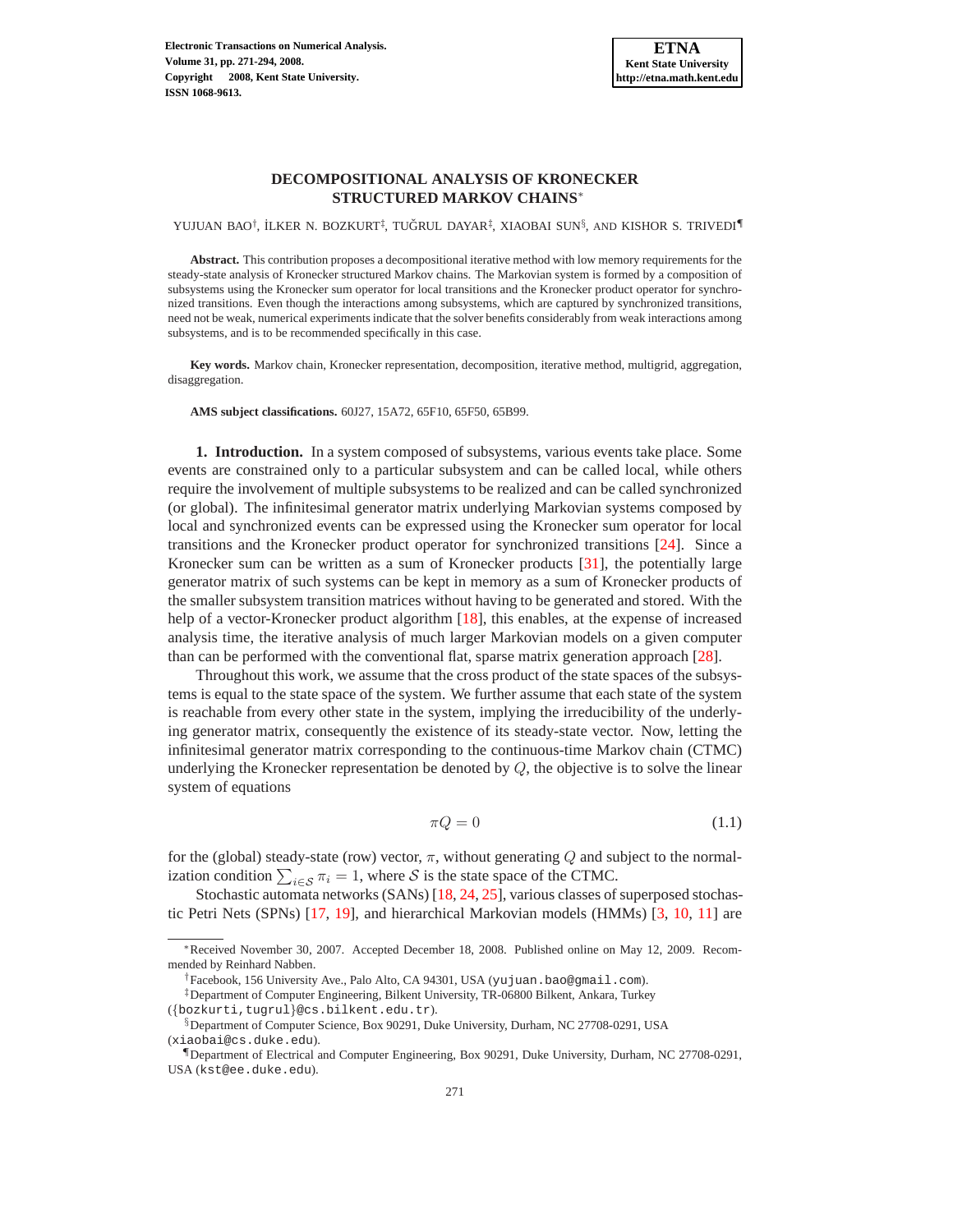Markovian modeling formalisms utilizing such a Kronecker representation. In this context, the exponential growth of the size of the state space with the number of subsystems in the specification of the model is referred to as the state space explosion problem. The Kronecker based representation provides an elegant, memory conserving solution to the problem albeit not as timewise efficient as one would like to have. This has triggered much research, and currently, multilevel methods [\[7\]](#page-22-9) and block SOR (BSOR) preconditioned projection methods [\[8\]](#page-22-10) appear to be the strongest iterative solvers for the steady-state analysis of Kronecker based Markovian systems. The former class of solvers exhibit fast convergence on many problems, but it still has not been possible to provide a result characterizing their rate of convergence [\[9\]](#page-22-11), and examples are known where convergence is slow. On the other hand, the latter class of solvers have many parameters that must be judiciously chosen for them to be effective, and they may yield considerable fill-in during the factorization of diagonal blocks in the BSOR preconditioner for certain problems. Hence, there is still room for research and the recent review in [\[16\]](#page-22-12) can be consulted for issues pertinent to the analysis of Kronecker based Markovian representations.

This paper proposes a composite iterative method with low memory requirements for the steady-state analysis of Kronecker based Markovian representations. The method is based on decomposition into subsystems and is coupled with a Gauss-Seidel (GS) [\[30\]](#page-23-1) relaxation step. In a given iteration, each subsystem is solved independently for its local steady-state vector by restricting the effects of synchronized transitions to the particular subsystem as a function of the global steady-state vector computed in the previous iteration. The Kronecker product of the local steady-state vectors constitutes the local term of the current global steady-state vector. Then the residual vector obtained by multiplying this local term with the generator matrix held in Kronecker form is used to compute a correction term for the current global steady-state vector through GS. The local term, together with the correction term, determine the current global steady-state vector. When the interactions among subsystems are weak, the Kronecker product of the local steady-state vectors is expected to produce a good approximation to the global steady-state vector and yields convergence in a small number of iterations.

As we will show later, the proposed method can be formulated using concepts from algebraic multigrid (AMG) [\[26\]](#page-22-13) and iterative aggregation-disaggregation (IAD) [\[28,](#page-22-2) Ch. 6], which is originally proposed for stochastic matrices having a nearly completely decomposable block partitioning. However, we remark that the concept of weak interactions among (or near independence of) subsystems is orthogonal to the concept of near complete decomposability associated with stochastic matrices. This is so, because the former refers to the possibility of expressing an infinitesimal generator matrix as a Kronecker sum plus a term in which the nonzero values are smaller, compared to those in the Kronecker sum, whereas the latter refers to the possibility of symmetrically permuting and partitioning a stochastic matrix such that the off-diagonal blocks have smaller probabilities, compared to those in the diagonal blocks. In this sense, the two concepts can be classified as multiplicative and additive, respectively.

The fixed-point iteration presented in [\[13\]](#page-22-14) for stochastic reward nets (SRNs) is also motivated by the concept of near independence of subsystems, but is approximative. Although not particularly geared towards Kronecker structured Markovian systems, the decomposition is inspired by the Kronecker sum operator reflecting the local evolution of subsystems. It can be considered as an extension of the work in [\[29\]](#page-22-15), which is intended for a particular application area. There are other methods in the literature that are based especially on decomposing Kronecker structured Markovian representations. For instance, [\[4\]](#page-22-16) provides an iterative method for SANs that bounds the solution from below and above using polyhedra theory and disag-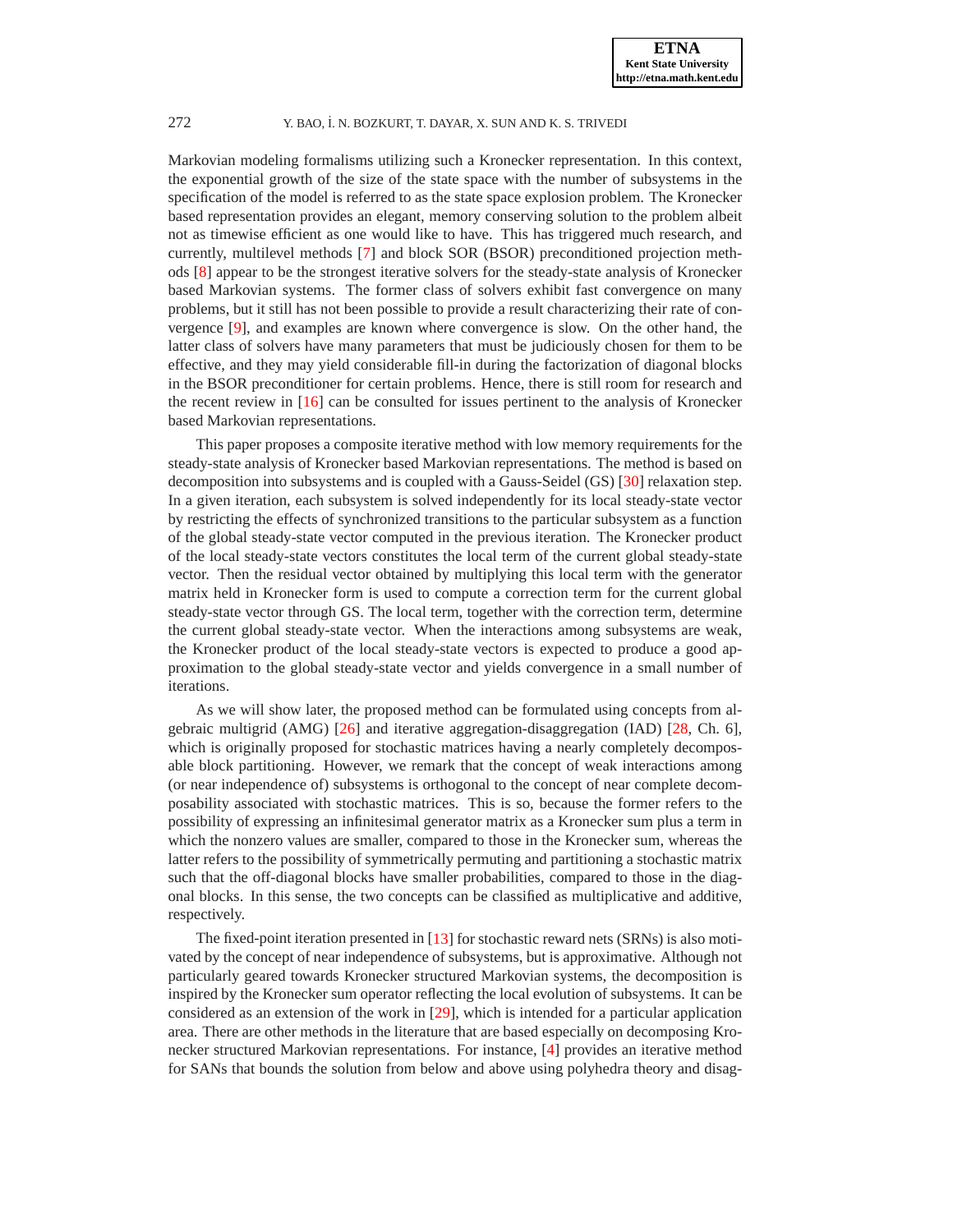gregation. It is argued through two small examples that the generated bounds are satisfactory only if the interactions among subsystems are weak, or the rates of synchronized transitions are more or less independent of the states of subsystems. On the other hand, [\[5\]](#page-22-17) introduces an approximative method for superposed GSPNs, which iteratively operates individually only on states that have higher steady-state probabilities; the remaining states are aggregated. Considerable storage savings are obtained for the global steady-state vector due to its compact representation as a Kronecker product of aggregated subsystem steady-state vectors. The method proposed in this paper is different from these methods in that it is not approximative and it aims to compute the solution exactly up to computer precision. It is coded into the APNN toolbox [\[1\]](#page-22-18) which is developed for HMMs since, to the best of our knowledge, this is the toolbox having the largest set of steady-state solvers for Kronecker structured Markovian representations which can serve as benchmarks for our numerical experiments.

The next section introduces the Markovian model used in the paper and provides a small example. Section [3](#page-4-0) presents the decompositional iterative method. The proposed method is compared with other iterative methods on various examples and numerical results are given in Section [4.](#page-13-0) The conclusion is drawn in Section [5.](#page-21-0)

**2. Model composition.** Consider the following Kronecker representation of the CTMC underlying a Markovian system composed of multiple subsystems interacting through synchronized transitions, where  $\bigoplus$  and  $\bigotimes$  denote the Kronecker sum and Kronecker product operators [\[31\]](#page-23-0), respectively.

DEFINITION 2.1. Let  $K$  be the number of subsystems,  $\mathcal{S}^{(k)} = \{0,1,...,|\mathcal{S}^{(k)}|-1\}$  be the *state space of subsystem* k for  $k = 1, 2, ..., K$ , t<sub>0</sub> be a local transition (one per subsystem), T be the set of synchronized transitions among subsystems, and  $r_{t_e}$  be the rate of synchronized *transition*  $t_e \in \mathcal{T}$ *. Then* 

$$
Q = Q_{local} + Q_{synchronized}, \t\t(2.1)
$$

*where*

<span id="page-2-1"></span>
$$
Q_{local} = \bigoplus_{k=1}^{K} Q_{t_0}^{(k)}, \quad Q_{synchronized} = \sum_{t_e \in \mathcal{T}} r_{t_e} \bigotimes_{k=1}^{K} Q_{t_e}^{(k)} + D,
$$

D is the diagonal correction matrix that sums the rows of  $Q_{\text{synchronized}}$  to zero,  $Q_{t_0}^{(k)}$  and  $Q_{t_e}^{(k)}$ *are matrices of order* |S(k) | *capturing transitions between states of subsystem* k *under local transition*  $t_0$  *and synchronized transition*  $t_e \in \mathcal{T}$ *, respectively.* 

<span id="page-2-2"></span>PROPOSITION 2.2. The matrices  $Q_{local}$  and  $Q_{synchronized}$  have zero row sums by con*struction.*

We remark that the state space of  $Q$  is  $K$ -dimensional and is given by  $S = S^{(1)} \times S^{(2)} \times \cdots \times S^{(K)}$ , where  $\times$  is the cross product operator. Hence, each state in S can be represented by a K-tuple. Throughout the text, we denote the states in S by the *K*-tuple  $s = (s_1, s_2, \dots, s_K)$ , where  $s_k \in S^{(k)}$  for  $k = 1, 2, \dots, K$ .

<span id="page-2-0"></span>EXAMPLE 2.3. We illustrate these concepts with a simple system which consists of  $K$ subsystems interacting through synchronized transitions. The  $k$ th subsystem has  $n_k$  redundant components (implying  $|S^{(k)}| = n_k + 1$ ) only one of which is working (i.e., operating) at a given time instant for  $k = 1, 2, ..., K$ . The working component in subsystem k fails independently of the working components in the other subsystems, with an exponentially distributed time having rate  $\lambda_k$ . When a working component in a subsystem fails, it is replaced with one of the intact redundant components in that subsystem in no time and one again has a working subsystem. Furthermore, there is one repairman in subsystem  $k$  who can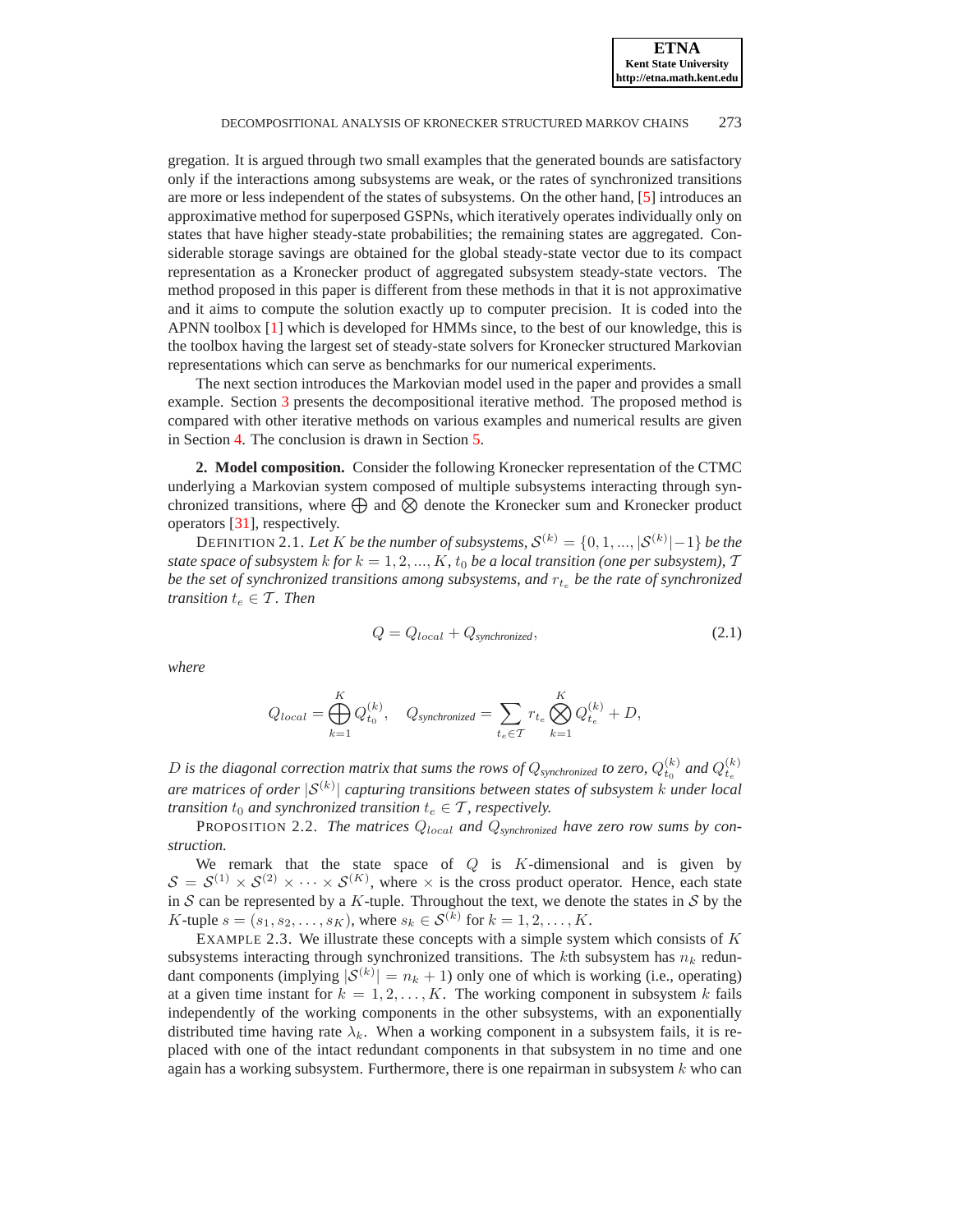repair a failed component independently of the failed components in the other subsystems with an exponentially distributed time having rate  $\mu_k$ . Hence, the considered model is that of a system with redundant components, each of which does not have to be highly reliable. It improves steady-state availability by using a larger number of redundant components, and not by employing highly reliable individual components.

For this system, local transition rate matrices have the tridiagonal form in

$$
Q_{t_0}^{(k)} = \begin{bmatrix} -\lambda_k & \lambda_k & & \\ \mu_k & -(\lambda_k + \mu_k) & \lambda_k & & \\ & \ddots & \ddots & \ddots & \\ & & \mu_k & -(\lambda_k + \mu_k) & \lambda_k \\ & & & \mu_k & -\mu_k \end{bmatrix}.
$$

To center the discussion around the solution method rather than the model, at this point we consider the existence of a single synchronized transition,  $t_1$ , representing a global reset to the initial state (or a global repair corresponding to complete recovery by repairing all failed redundant components) with rate  $\mu$  in which all redundant components are intact and all subsystems are functioning, when the system is in the state of total failure. Such synchronized transition rate matrices can be expressed as  $Q_{t_1}^{(k)} = e_{n_k+1}e_1^T$ , where  $e_j$  represents the jth column of the identity matrix  $I_{|S^{(k)}|}$  of order  $|S^{(k)}|$ .

<span id="page-3-0"></span>When  $K = 2$  in this system, we have

$$
Q = Q_{t_0}^{(1)} \bigoplus Q_{t_0}^{(2)} + \mu Q_{t_1}^{(1)} \bigotimes Q_{t_1}^{(2)} + D. \tag{2.2}
$$

Furthermore, if  $n_1 = n_2 = 2$ , then

$$
Q_{t_0}^{(1)} = \begin{bmatrix} -\lambda_1 & \lambda_1 & 0 \\ \mu_1 & -(\lambda_1 + \mu_1) & \lambda_1 \\ 0 & \mu_1 & -\mu_1 \end{bmatrix}, \quad Q_{t_0}^{(2)} = \begin{bmatrix} -\lambda_2 & \lambda_2 & 0 \\ \mu_2 & -(\lambda_2 + \mu_2) & \lambda_2 \\ 0 & \mu_2 & -\mu_2 \end{bmatrix},
$$

$$
Q_{t_1}^{(1)} = Q_{t_1}^{(2)} = \begin{bmatrix} 0 & 0 & 0 \\ 0 & 0 & 0 \\ 1 & 0 & 0 \end{bmatrix}, \quad D = diag(0, 0, 0, 0, 0, 0, 0, 0, -\mu),
$$

where diag( $\cdot$ ) denotes a diagonal matrix which has its vector argument along its diagonal. Besides, the state space of  $Q$  is given by

$$
\mathcal{S} = \{ (0,0), (0,1), (0,2), (1,0), (1,1), (1,2), (2,0), (2,1), (2,2) \},
$$

whereas the state spaces of the subsystems are given by

$$
\mathcal{S}^{(1)} = \mathcal{S}^{(2)} = \{0, 1, 2\}.
$$

Now, in order to see that weak interaction between the two subsystems has nothing to do with near complete decomposability, consider the uniformized stochastic matrix  $P(\alpha) = I + Q/\alpha$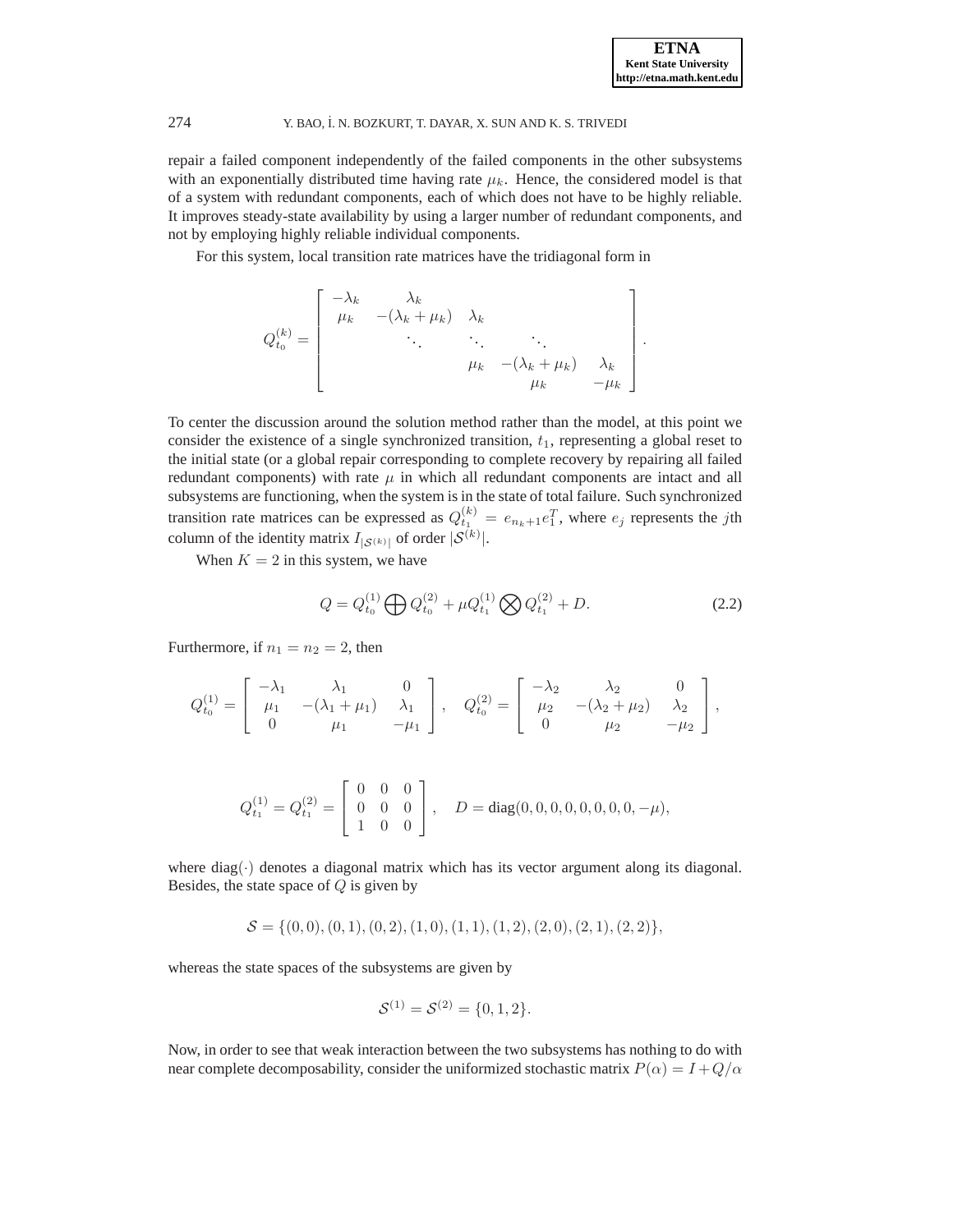<span id="page-4-1"></span>corresponding to

|       | $\ast$         | $\lambda_2$    | $\theta$    |                | $\begin{matrix}0\end{matrix}$ | $\overline{0}$ | $\overline{0}$   | $\overline{0}$    | $\cup$             | (0,0)     |       |
|-------|----------------|----------------|-------------|----------------|-------------------------------|----------------|------------------|-------------------|--------------------|-----------|-------|
|       | $\mu_2$        | $\ast$         | $\lambda_2$ | $\overline{0}$ | $\lambda_1$                   |                | $0 \mid 0$       | $\hspace{1.6cm}0$ | $\theta$           | (0,1)     |       |
|       | $\overline{0}$ | $\mu_2$        | $\ast$      | $\overline{0}$ | $\overline{0}$                | $\lambda_1$    | $\theta$         | $\overline{0}$    | $\overline{0}$     | (0, 2)    |       |
|       | $\mu_1$        | $\overline{0}$ | $\theta$    | $\ast$         | $\lambda_2$                   | $\overline{0}$ | $\lambda_1$      | $\theta$          | $\overline{0}$     | (1,0)     |       |
| $Q =$ | $\overline{0}$ | $\mu_1$        | $\theta$    | $\mu_2$        | $\ast$                        | $\lambda_2$    | $\overline{0}$   | $\lambda_1$       | $\hspace{0.1em} 0$ | $(1,1)$ , | (2.3) |
|       | $\theta$       | $\theta$       | $\mu_1$     | $\overline{0}$ | $\mu_2$                       | $*$            | $\theta$         | $\overline{0}$    | $\lambda_1$        | (1, 2)    |       |
|       | $\theta$       | $\theta$       | $\theta$    | $\mu_1$        | $\overline{0}$                | $\overline{0}$ | $\ast$           | $\lambda_2$       | $\overline{0}$     | (2,0)     |       |
|       | $\theta$       | $\theta$       | $\theta$    | $\overline{0}$ | $\mu_1$                       | $\overline{0}$ | $\mu_2$          | $\ast$            | $\lambda_2$        | (2,1)     |       |
|       | $\mu$          | $\theta$       | $\theta$    | $\theta$       | $\overline{0}$                | $\mu_1$        | $\boldsymbol{0}$ | $\mu_2$           | $\ast$             | (2, 2)    |       |

where  $*$  denote the negated off-diagonal row sums and  $\alpha \in [\max_s |q_{s,s}|, \infty)$  for the values  $\mu_1 = \mu_2 = \lambda_1 = \lambda_2 = 1$  and  $\mu = 0.001$ . Q is composed of two subsystems, each having three states that interact with a rate of  $0.001$ ; see  $(2.2)$ . Hence, they are weakly interacting with regards to their local evolutions. On the other hand, no matter which one of the 9! reorderings of the nine states in S is used,  $P(4)$  cannot be symmetrically permuted to nearly completely decomposable form with a decomposability parameter of 0.001; see [\(2.3\)](#page-4-1). In fact, the current ordering of states with the block partitioning of  $P(4)$  having three diagonal blocks of order three yields a degree of coupling (i.e., maximum block off-diagonal probability mass) of 0.5. As  $\alpha$  approaches  $\infty$ ,  $P(\alpha)$  will end up possessing a nearly completely decomposable partitioning with nine diagonal blocks, each of order one.

In passing, we remark that the subject of this paper is not the steady-state solution of the uniformized stochastic matrix  $P(\alpha)$  by a decompositional iterative method using aggregationdisaggregation based on a block partitioning, but it is the solution of the CTMC underlying a sum of Kronecker products by decomposition into subsystems. Now, we are in a position to introduce the proposed method.

<span id="page-4-0"></span>**3. Decompositional method.** Our decompositional solution approach is built upon two key components: systems of local equations obtained from the local transition rate matrices of subsystems, and a system of global equations for the correction of the Kronecker product of local solutions. In each iteration, the systems of local equations are solved first. The righthand sides of the systems of local equations depend on the global solution. After solving the systems of local equations, the Kronecker product of local solutions is computed and used to find the new correction and, hence, the new global solution. In summary, the local solutions are used to improve the global solution, the global solution is used to improve the local solutions, and the systems of local equations and the system of global equations are solved alternatingly until a stopping criterion is met.

**3.1. Local solutions and global correction.** We express the global solution  $\pi$  in [\(1.1\)](#page-0-0) as the sum of two terms, one of which is the Kronecker product of the local solutions,  $\pi^{(k)}$ for  $k = 1, 2, ..., K$ , and the other is the global correction y, as in

<span id="page-4-2"></span>
$$
\pi = \bigotimes_{k=1}^{K} \pi^{(k)} - y.
$$
\n(3.1)

This expression assumes that the local solutions are normalized (i.e.,  $\|\pi^{(k)}\|_1 = 1$ ); in other words,  $\pi^{(k)}$  represents the local steady-state vector of subsystem k, for  $k = 1, 2, ..., K$ .

We substitute global state variables in the right-hand sides of the systems of local equations,  $v^{(k)}(\pi)$ , for  $k = 1, 2, ..., K$ , using local state variables and the correction variables,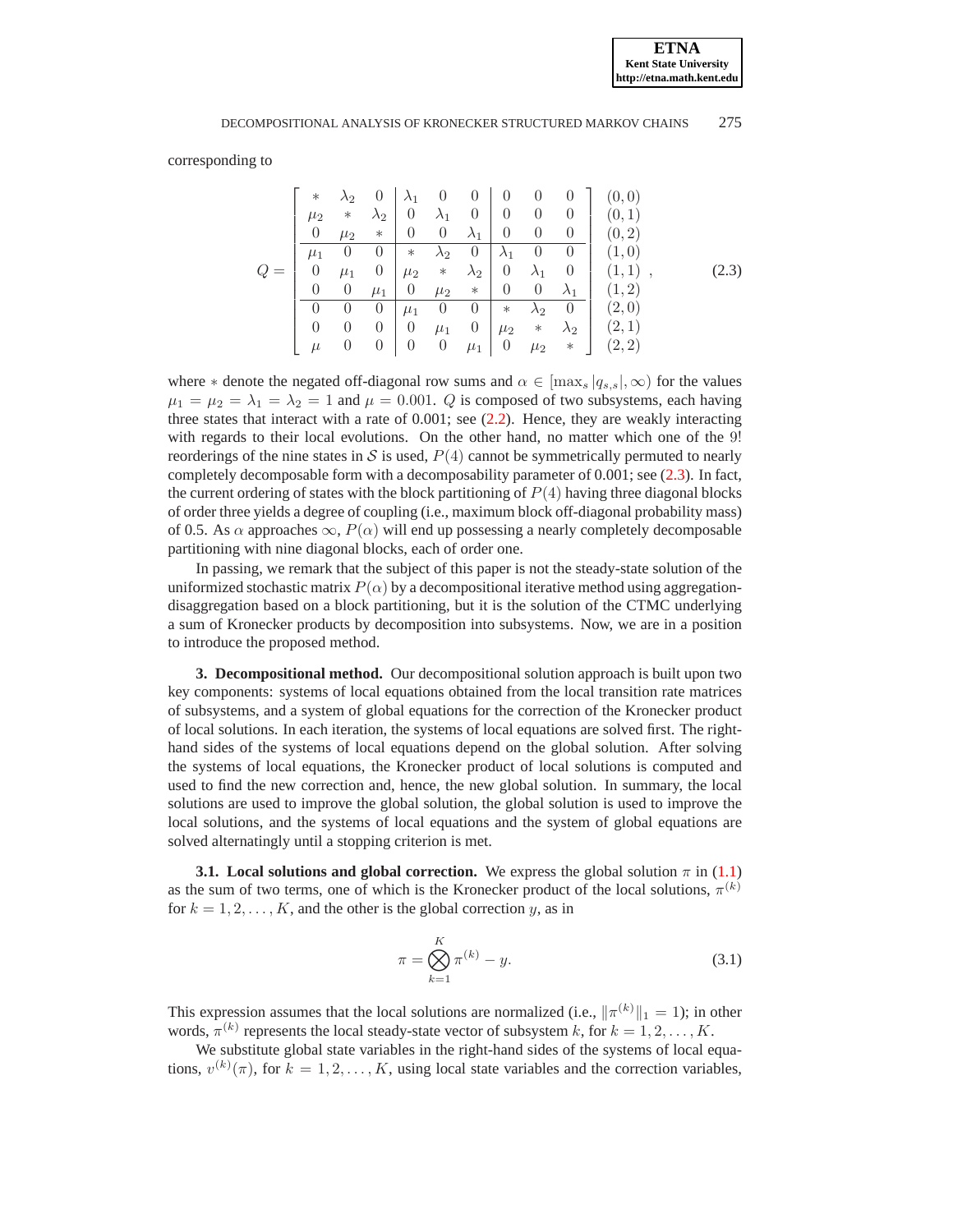<span id="page-5-1"></span>without altering the synchronization policy, and obtain

$$
\pi^{(k)}Q_{t_0}^{(k)} = v^{(k)}(\pi), \qquad \text{subject to } \|\pi^{(k)}\|_1 = 1, \quad \text{for } k = 1, 2, \dots, K. \tag{3.2}
$$

Here,  $v^{(k)}(\pi)$  are associated with synchronized transitions, through functions of local variables, and global correction variables appearing in the definition of  $\pi$  in [\(3.1\)](#page-4-2). The  $\pi$  in parentheses indicates the dependence of the right-hand side on the global solution, that is,  $v^{(k)}$  is a function of  $\pi$ . Specifically, one term is added to (subtracted from) the  $s_k$ th element of  $v^{(k)}$  for every synchronized transition that moves subsystem k out of (into) the local state  $s_k \in \mathcal{S}^{(k)}$ . In contrast,  $y = 0$  would be imposed in [\(3.1\)](#page-4-2) if the subsystems were independent, and  $v^{(k)}(\pi) = 0$  would be obtained for  $k = 1, 2, ..., K$ .

Now, let us proceed to show how the right-hand side vectors  $v^{(k)}(\pi)$ , for  $k = 1, 2, ..., K$ , of the systems of local equations are obtained on our running example, and then formalize our observations. In the following,  $\pi_s$  refers to the steady-state probability of the global state  $s = (s_1, s_2, \ldots, s_K) \in S$ , whereas  $\pi_{s_k}^{(k)}$  refers to the steady-state probability of the local state  $s_k \in \mathcal{S}^{(k)}$  of subsystem k, for  $k = 1, 2, \dots, K$ . Hence,

$$
\pi_{s_k}^{(k)} = \sum_{l \neq k, s_l \in \mathcal{S}^{(l)}} \pi_{(s_1, s_2, \dots, s_K)}.
$$
\n(3.3)

<span id="page-5-0"></span>EXAMPLE [2.3](#page-2-0) (CONTINUED). Consider the nine global balance equations

$$
-(\lambda_1 + \lambda_2)\pi_{(0,0)} + \mu_2\pi_{(0,1)} + \mu_1\pi_{(1,0)} + \mu\pi_{(2,2)} = 0
$$
  
\n
$$
\lambda_2\pi_{(0,0)} - (\lambda_1 + \lambda_2 + \mu_2)\pi_{(0,1)} + \mu_2\pi_{(0,2)} + \mu_1\pi_{(1,1)} = 0
$$
  
\n
$$
\lambda_2\pi_{(0,1)} - (\lambda_1 + \mu_2)\pi_{(0,2)} + \mu_1\pi_{(1,2)} = 0
$$
  
\n
$$
\lambda_1\pi_{(0,0)} - (\lambda_1 + \lambda_2 + \mu_1)\pi_{(1,0)} + \mu_2\pi_{(1,1)} + \mu_1\pi_{(2,0)} = 0
$$
  
\n
$$
\lambda_1\pi_{(0,1)} + \lambda_2\pi_{(1,0)} - (\lambda_1 + \lambda_2 + \mu_1 + \mu_2)\pi_{(1,1)} + \mu_2\pi_{(1,2)} + \mu_1\pi_{(2,1)} = 0
$$
  
\n
$$
\lambda_1\pi_{(0,2)} + \lambda_2\pi_{(1,1)} - (\lambda_1 + \mu_1 + \mu_2)\pi_{(1,2)} + \mu_1\pi_{(2,2)} = 0
$$
  
\n
$$
\lambda_1\pi_{(1,0)} - (\lambda_2 + \mu_1)\pi_{(2,0)} + \mu_2\pi_{(2,1)} = 0
$$
  
\n
$$
\lambda_1\pi_{(1,1)} + \lambda_2\pi_{(2,0)} - (\lambda_2 + \mu_1 + \mu_2)\pi_{(2,1)} + \mu_2\pi_{(2,2)} = 0
$$
  
\n
$$
\lambda_1\pi_{(1,2)} + \lambda_2\pi_{(2,1)} - (\mu + \mu_1 + \mu_2)\pi_{(2,2)} = 0
$$

obtained by using  $(2.3)$  in  $(1.1)$ . Summing up the first three global balance equations yields

$$
-\lambda_1(\pi_{(0,0)} + \pi_{(0,1)} + \pi_{(0,2)}) + \mu_1(\pi_{(1,0)} + \pi_{(1,1)} + \pi_{(1,2)}) + \mu \pi_{(2,2)} = 0,
$$

which is equivalent to

$$
-\lambda_1 \pi_0^{(1)} + \mu_1 \pi_1^{(1)} + \mu \pi_{(2,2)} = 0,
$$

since, from [\(3.3\)](#page-5-0), the steady-state probability of subsystem 1 being in local state  $s_1 \in S^{(1)}$  is given by  $\pi_{s_1}^{(1)} = \sum_{s_2 \in S^{(2)}} \pi_{(s_1, s_2)}$ . Adding the next three and the last three global balance equations in a similar manner yields, respectively,

$$
\lambda_1 \pi_0^{(1)} - (\lambda_1 + \mu_1) \pi_1^{(1)} + \mu_1 \pi_2^{(1)} = 0,
$$
  

$$
\lambda_1 \pi_1^{(1)} - \mu_1 \pi_2^{(1)} - \mu \pi_{(2,2)} = 0.
$$

Now, observe that the three equations resulting from the addition of specific mutually exclusive global balance equations, and use of local steady-state probabilities, can be expressed as a linear system of the form

$$
Q_{t_0}^{(1)} \pi^{(1)} = v^{(1)}(\pi)
$$
, subject to  $\|\pi^{(1)}\|_1 = 1$ ,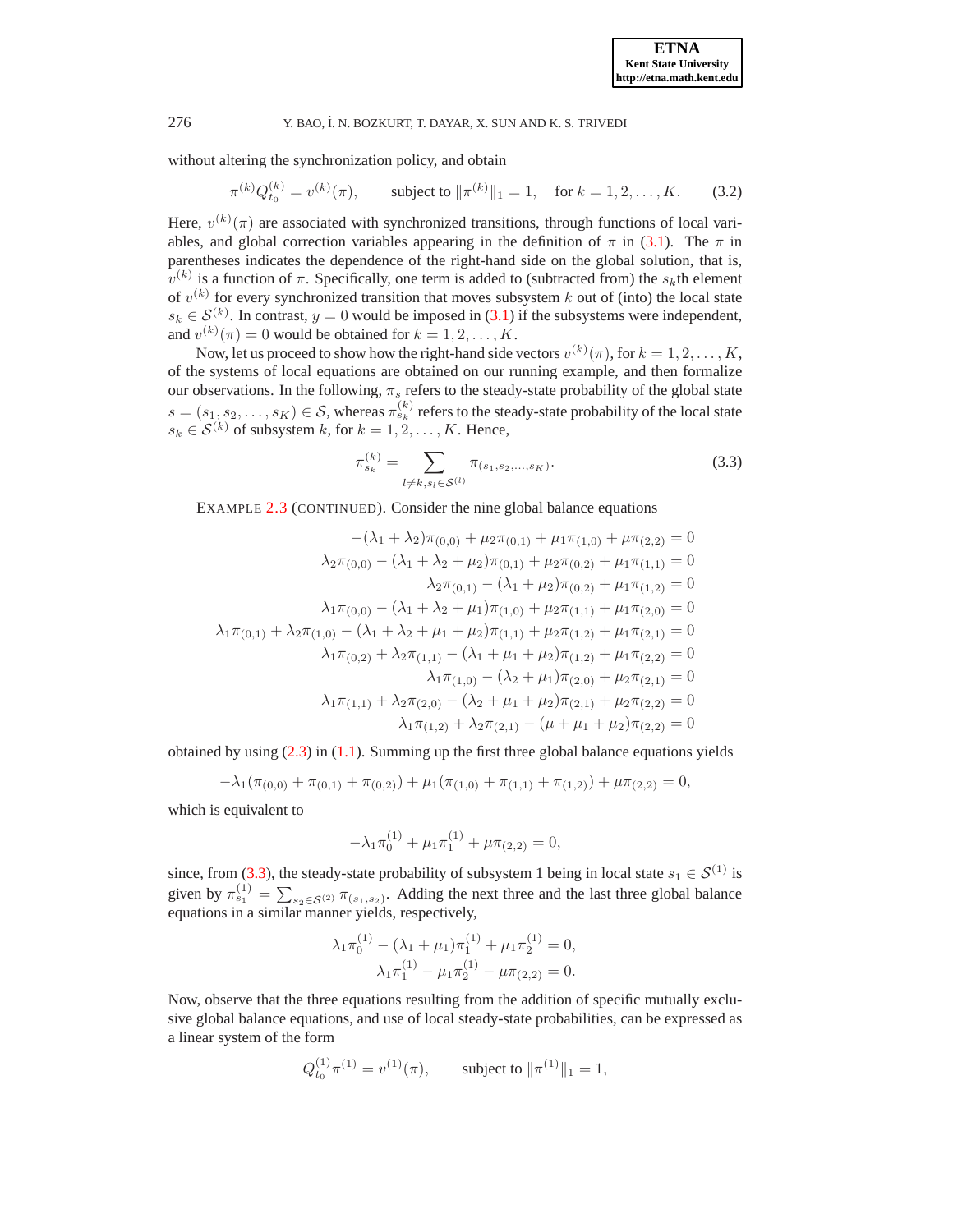where

$$
v^{(1)}(\pi) = (-\mu \pi_{(2,2)}, 0, \mu \pi_{(2,2)}).
$$

Following the same line of argument, but this time adding the global balance equations one, four and seven, two, five and eight, and three, six and nine, one obtains

$$
Q_{t_0}^{(2)} \pi^{(2)} = v^{(2)}(\pi)
$$
, subject to  $\|\pi^{(2)}\|_1 = 1$ ,

where

$$
v^{(2)}(\pi) = (-\mu \pi_{(2,2)}, 0, \mu \pi_{(2,2)}).
$$

The proposed method is related to iterative aggregation-disaggregation (IAD) [\[28,](#page-22-2) Ch. 6] for stochastic matrices, and algebraic multigrid (AMG) [\[26\]](#page-22-13) for general systems of equations. Although there are variations of IAD, all of them combine the solution of the aggregated stochastic matrix, whose elements correspond to blocks in a block partitioning of the stochastic matrix, with pre- and/or post-iteration steps over the global system of equations. The solution of the aggregated system distributes the steady-state probability mass over state space partitions, whereas for each block the probability mass is distributed inside the corresponding state space partition. On the other hand, AMG solves a system of equations by performing iterations on systems of equations of decreasing size, where each system of equations is obtained by aggregation. We return to this point after we present the algorithm in the next section. Let us first formalize our observations. In doing that, we follow the approach taken in [\[9\]](#page-22-11).

DEFINITION 3.1. Let the surjective (i.e., onto) mapping  $f_k: \mathcal{S} \longrightarrow \mathcal{S}^{(k)}$ , which satisfies

$$
\exists s \in \mathcal{S} \ \text{ s.t. } f_k(s) = s_k \ \text{for each } s_k \in \mathcal{S}^{(k)},
$$

*represent the transformation of states in*  $S$  *to states in*  $S^{(k)}$ *, for*  $k = 1, 2, \ldots, K$ *, during the decomposition into subsystems.*

Since the normalization of the local steady-state vector of each subsystem can be performed after it is computed, we introduce the K *restriction* (or aggregation) operators that are used to transform global steady-state probability variables to local steady-state probability variables of K different subsystems, as in the next definition.

DEFINITION 3.2. The  $(|S| \times |S^{(k)}|)$  restriction operator  $R^{(k)}$  for the mapping

$$
f_k: \mathcal{S} \longrightarrow \mathcal{S}^{(k)},
$$

 $k = 1, 2, \ldots, K$ *, has its*  $(s, s_k)$ *th element given by* 

$$
r_{s,s_k}^{(k)} = \begin{cases} 1, & \text{if } f_k(s) = s_k, \\ 0, & \text{otherwise,} \end{cases}
$$

<span id="page-6-0"></span> $for s \in \mathcal{S}$  and  $s_k \in \mathcal{S}^{(k)}$ . In Kronecker representation,  $R^{(k)}$  is written as

$$
R^{(k)} = \left(\bigotimes_{l=1}^{k-1} I_{|\mathcal{S}^{(l)}|} e\right) \bigotimes I_{|\mathcal{S}^{(k)}|} \bigotimes \left(\bigotimes_{l=k+1}^{K} I_{|\mathcal{S}^{(l)}|} e\right),\tag{3.4}
$$

*where* e *is the vector of ones of appropriate dimension.*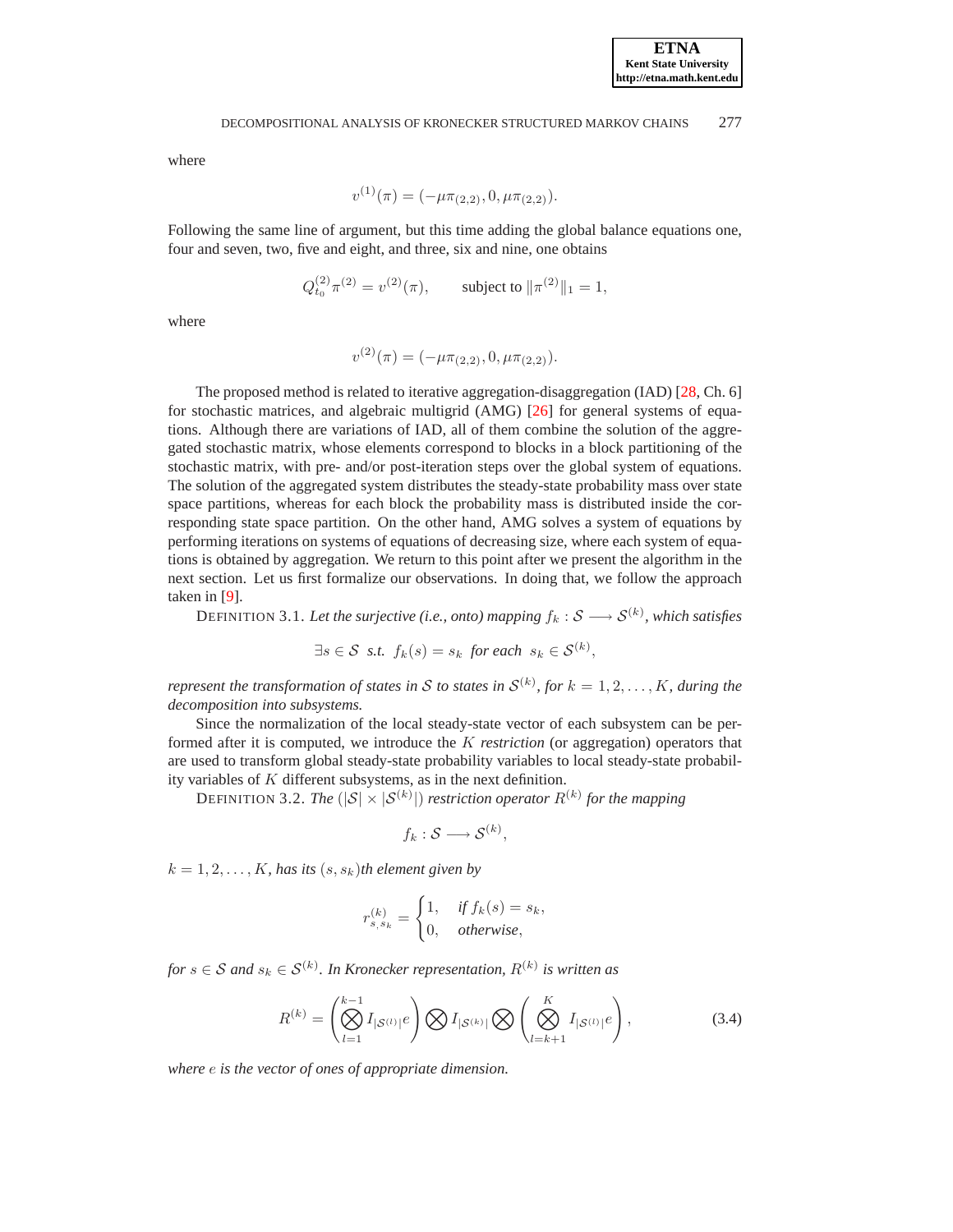The postmultiplication by e of each identity matrix  $I_{|S^{(l)}|}$ , except  $l = k$ , in [\(3.4\)](#page-6-0) corresponds to the aggregation of each dimension, except  $k$ , in the decomposition process. Equiv-alently, [\(3.4\)](#page-6-0) can be interpreted as  $I_{|S^{(k)}|}$  being pre-Kronecker (post-Kronecker) multiplied by a vector of ones of length  $\prod_{l=1}^{k-1} |\mathcal{S}^{(l)}|$  ( $\prod_{l=k+1}^{K} |\mathcal{S}^{(l)}|$ ).

<span id="page-7-0"></span>PROPOSITION 3.3. The restriction operator  $R^{(k)}$ , for  $k = 1, 2, ..., K$ , is nonnegative *(i.e.,*  $R^{(k)} \geq 0$ *), has only a single nonzero with the value 1 in each row, and therefore row* sums of 1, i.e.,  $R^{(k)}e = e$ . Furthermore, since there is at least one nonzero in each column of  $R^{(k)}$  (*i.e.,*  $e^T R^{(k)} > 0$ *), it is also the case that*  $\text{rank}(R^{(k)}) = |S^{(k)}|$ *.* 

For each local state  $s_k \in \mathcal{S}^{(k)}$ , the global balance equations that are mapped to the same state  $s_k \in \mathcal{S}^{(k)}$ , for  $k = 1, 2, ..., K$ , are summed by the *K prolongation* (or disaggregation) operators defined next.

<span id="page-7-2"></span>DEFINITION 3.4. *The*  $(|S^{(k)}| \times |S|)$  prolongation operator  $P^{(k)}(\pi)$  for the mapping  $f_k: \mathcal{S} \longrightarrow \mathcal{S}^{(k)}, k = 1, 2, \ldots, K$ , has its  $(s_k, s)$ th element given by

$$
p_{s_k,s}^{(k)}(\pi) = \begin{cases} \pi_s/\pi_{s_k}^{(k)}, & \text{if } f_k(s) = s_k, \\ 0, & \text{otherwise,} \end{cases}
$$

*for*  $s \in S$  *and*  $s_k \in S^{(k)}$ *.* 

<span id="page-7-1"></span>Observe the dependency of the prolongation operator of each subsystem on the steadystate vector  $\pi$ .

PROPOSITION 3.5. *The prolongation operator*  $P^{(k)}(\pi)$  *is nonnegative (that is,*  $P^{(k)}(\pi) \ge 0$ ), has the same nonzero structure as the transpose of  $R^{(k)}$  (i.e.,  $(R^{(k)})^T$ ), has a single nonzero in each column (i.e.,  $e^T P^{(k)}(\pi) > 0$ ), and has at least one nonzero in each *row, implying*  $\text{rank}(P^{(k)}(\pi)) = |\mathcal{S}^{(k)}|$ *. Furthermore, each row of*  $P^{(k)}(\pi)$  *is a probability vector, implying that*  $P^{(k)}(\pi)$  *has row sums of 1 just like*  $R^{(k)}$ *.* 

Now, we state three results that follow from the definitions of the particular restriction and prolongation operators.

LEMMA 3.6. The prolongation operator  $P^{(k)}(\pi)$  and the restriction operator  $R^{(k)}$  sat*isfy*

$$
P^{(k)}(\pi)R^{(k)} = I_{|S^{(k)}|}, \quad \text{for } k = 1, 2, \dots, K.
$$

<span id="page-7-4"></span>*Proof.* The identity follows from Propositions [3.3](#page-7-0) and [3.5,](#page-7-1) as  $P^{(k)}(\pi) \ge 0$ ,  $R^{(k)} \ge 0$ ,  $P^{(k)}(\pi)$  has the same nonzero structure as  $(R^{(k)})^T$ ,  $P^{(k)}(\pi)e = e$ , and  $e^T(R^{(k)})^T = e^T$ .

LEMMA 3.7. *The local steady-state vector of subsystem* k *is given by*

$$
\pi^{(k)} = \pi R^{(k)}, \quad \text{for } k = 1, 2, \dots, K,
$$

*and it satisfies*

$$
\pi = \pi^{(k)} P^{(k)}(\pi), \text{ for } k = 1, 2, ..., K.
$$

*Proof*. The first part of the result follows from [\(3.3\)](#page-5-0) and Definition [3.2,](#page-6-0) and the second part follows from  $(3.3)$  and Definition [3.4.](#page-7-2)  $\Box$ 

<span id="page-7-3"></span>LEMMA 3.8. *The*  $(|\mathcal{S}^{(k)}| \times |\mathcal{S}^{(k)}|)$  matrix

$$
Q^{(k)}(\pi) = P^{(k)}(\pi)QR^{(k)}, \quad \text{for } k = 1, 2, \dots, K,
$$
\n(3.5)

*is the irreducible infinitesimal generator underlying the CTMC associated with subsystem* k*.*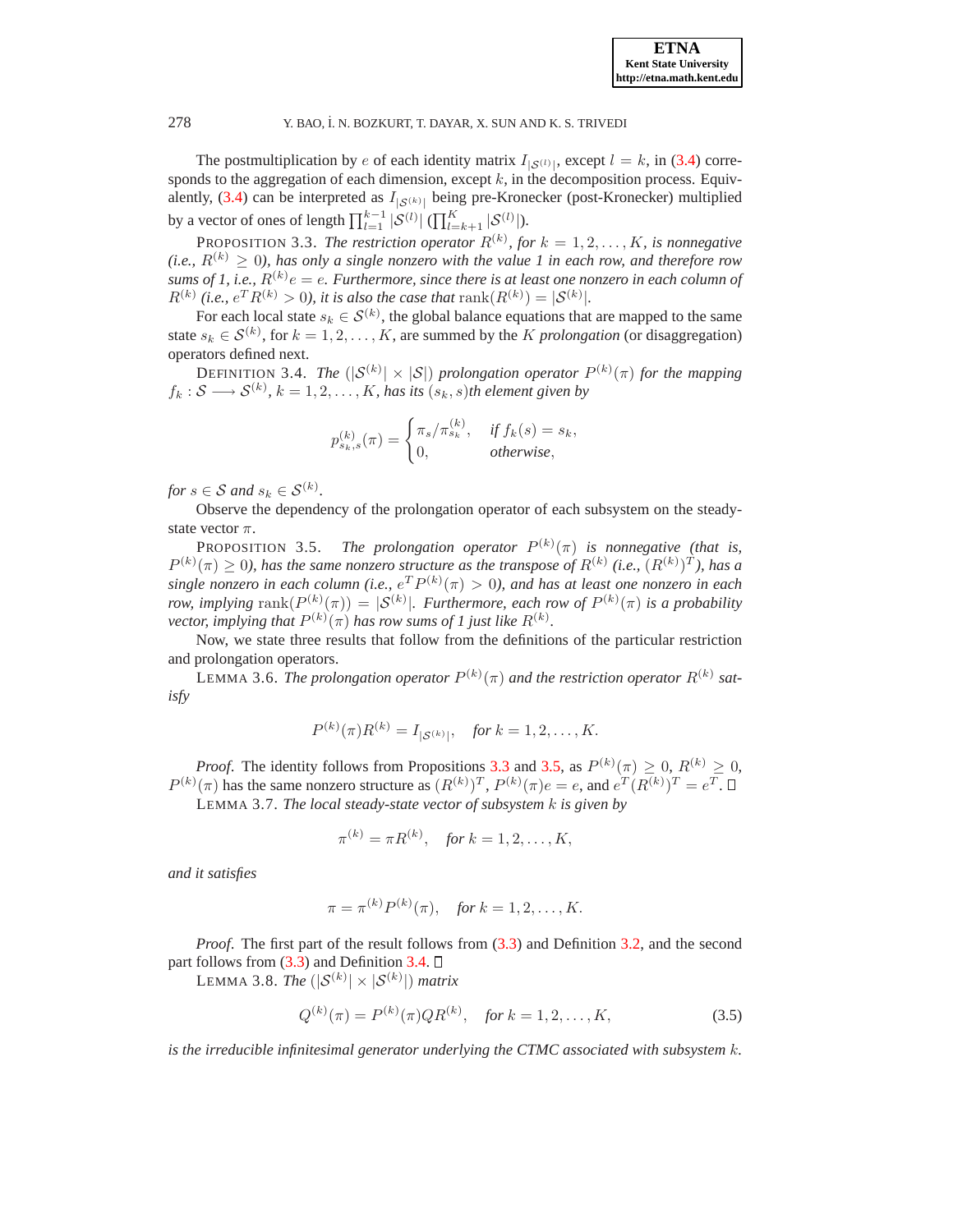

*Proof.* The result follows from the assumption that Q is an irreducible CTMC,  $\pi > 0$ , and similar arguments used in the proof of Lemma 4.1 in [\[9,](#page-22-11) p. 1038].  $\square$ 

Observe the dependency on  $\pi$  in [\(3.5\)](#page-7-3). The next result enables us to form the linear system of local equations to be solved for each subsystem.

COROLLARY 3.9. *The irreducible infinitesimal generator underlying the CTMC associated with subsystem* k *can be written as*

<span id="page-8-0"></span>
$$
Q^{(k)}(\pi) = Q_{t_0}^{(k)} + P^{(k)}(\pi)Q_{\text{synchronized}}R^{(k)}, \text{ for } k = 1, 2, ..., K.
$$

*Proof.* Observe from Lemma [3.8](#page-7-3) and  $(2.1)$  that

$$
Q^{(k)}(\pi) = P^{(k)}(\pi)Q_{local}R^{(k)} + P^{(k)}(\pi)Q_{\text{synchronized}}R^{(k)}.
$$

Writing

$$
Q_{local} = \bigoplus_{k=1}^{K} Q_{t_0}^{(k)} = \sum_{k=1}^{K} \left( \bigotimes_{l=1}^{k-1} I_{|\mathcal{S}^{(l)}|} \right) \bigotimes Q_{t_0}^{(k)} \bigotimes \left( \bigotimes_{l=k+1}^{K} I_{|\mathcal{S}^{(l)}|} \right)
$$

and premultiplying  $Q_{local}$  by  $P^{(k)}(\pi)$  and postmultiplying by  $R^{(k)}$  yields the matrix  $Q_{t_0}^{(k)}$ , of size  $(|\mathcal{S}^{(k)}| \times |\mathcal{S}^{(k)}|)$ , which has row sums of zero from Proposition [2.2.](#page-2-2)

EXAMPLE [2.3](#page-2-0) (CONTINUED). Corollary [3.9](#page-8-0) suggests for our running example that

$$
Q^{(1)}(\pi) = Q_{t_0}^{(1)} + \begin{bmatrix} 0 & 0 & 0 \\ 0 & 0 & 0 \\ \mu \pi_{(2,2)}/\pi_2^{(1)} & 0 & -\mu \pi_{(2,2)}/\pi_2^{(1)} \end{bmatrix},
$$

$$
Q^{(2)}(\pi) = Q_{t_0}^{(2)} + \begin{bmatrix} 0 & 0 & 0 \\ 0 & 0 & 0 \\ \mu \pi_{(2,2)}/\pi_2^{(2)} & 0 & -\mu \pi_{(2,2)}/\pi_2^{(2)} \end{bmatrix}.
$$

Note that although  $Q^{(k)}(\pi)$  is irreducible for  $k = 1, 2, ..., K$ ,  $Q_{t_0}^{(k)}$  need not be.

The next definition introduces the projector which is used to prove that  $\pi^{(k)}$  is the local steady-state vector of  $Q^{(k)}(\pi)$ , for  $k = 1, 2, ..., K$ .

DEFINITION 3.10. *The*  $(|S| \times |S|)$  *matrix* 

<span id="page-8-1"></span>
$$
H^{(k)}(\pi) = R^{(k)}P^{(k)}(\pi), \quad \text{for } k = 1, 2, \dots, K,
$$

<span id="page-8-2"></span>defines a nonnegative projector (i.e.,  $H^{(k)}(\pi) \geq 0$  and  $(H^{(k)}(\pi))^2 = H^{(k)}(\pi)$ ) which satis $fies\ H^{(k)}(\pi)e=e.$ 

LEMMA 3.11. *The steady-state vector* π *satisfies*

$$
\pi H^{(k)}(\pi) = \pi
$$
, for  $k = 1, 2, ..., K$ .

*Proof*. The result follows from Definitions [3.2](#page-6-0) and [3.4](#page-7-2) and the fact that the restricted and then prolonged row vector is  $\pi$ .  $\Box$ 

<span id="page-8-3"></span>COROLLARY 3.12. *The local steady-state vector*  $\pi^{(k)}$  *of subsystem k satisfies* 

$$
\pi^{(k)}Q^{(k)}(\pi) = 0, \quad \text{for } k = 1, 2, \dots, K. \tag{3.6}
$$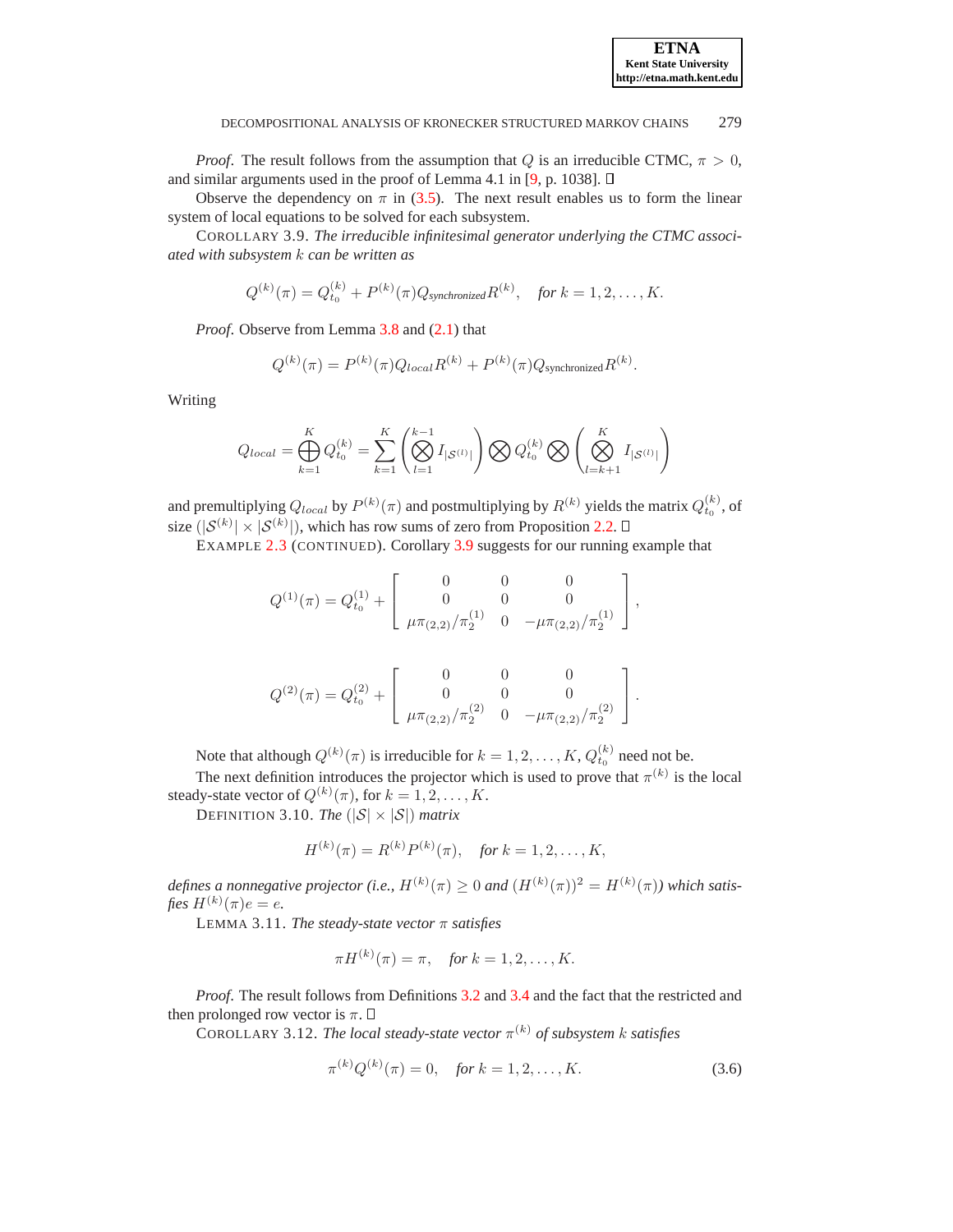*Proof*. We have

$$
\pi^{(k)}Q^{(k)}(\pi) = (\pi R^{(k)})(P^{(k)}(\pi)QR^{(k)}) = (\pi R^{(k)}P^{(k)}(\pi))QR^{(k)}
$$

$$
= (\pi H^{(k)}(\pi))QR^{(k)} = (\pi)QR^{(k)} = (\pi)QR^{(k)} = 0,
$$

from the first part of Lemma [3.7,](#page-7-4) Lemma [3.8,](#page-7-3) Definition [3.10,](#page-8-1) Lemma [3.11,](#page-8-2) and  $(1.1)$ .  $\Box$ 

THEOREM 3.13. *The linear system of local equations to be solved for subsystem* k *can be written as in [\(3.2\)](#page-5-1), where*

$$
v^{(k)}(\pi) = -\pi Q_{synchronized} R^{(k)}, \quad \text{for } k = 1, 2, ..., K,
$$
 (3.7)

<span id="page-9-1"></span>*and*  $v^{(k)}(\pi)$  *satisfies*  $v^{(k)}(\pi) e = 0$ .

*Proof.* Writing [\(3.6\)](#page-8-3) from Corollary [3.9](#page-8-0) as

$$
\pi^{(k)}Q_{t_0}^{(k)} = -\pi^{(k)}P^{(k)}(\pi)Q_{\rm synchronized}R^{(k)}
$$

and using the second part of Lemma [3.7](#page-7-4) yields the result.  $\square$ 

In the global solution, numerically significant correction to the Kronecker product of local solutions requires the solution of the system of global equations

<span id="page-9-0"></span>
$$
yQ = \left(\bigotimes_{k=1}^{K} \pi^{(k)}\right)Q\tag{3.8}
$$

for the global correction y. Note that  $Q$  is the Kronecker structured generator matrix in [\(2.1\)](#page-2-1) for the non-altered, original Markovian system, and the nonzero right-hand side is the residual computed by multiplying the Kronecker product of the local solutions with Q. The systems of local equations in  $(3.2)$  and the system of global equations in  $(3.8)$  together are equivalent to the original system of equations for  $\pi$  in [\(1.1\)](#page-0-0); they are linear in the local variables of each subsystem and in  $y$ .

In our method, we recompute the local solutions and the global correction alternatingly in each iteration starting with initial approximations until a predetermined stopping criterion is met. At first sight, there may seem to be no advantage in this. However, exploiting the Kronecker structure when solving the systems of local equations and the system of global equations speeds up the convergence to the global solution over other methods when the subsystems are weakly interacting, as we show in the section on numerical experiments. Now we present the solution algorithm.

## **3.2. Algorithm.** Let

$$
Q = U - L
$$

be the forward GS splitting of the generator matrix in Kronecker form, where U corresponds to its upper-triangular part and  $L$  contains the rest, as discussed in [\[16,](#page-22-12) pp. 287–289]. Note that one can also consider the more general SOR splitting with relaxation parameter  $\omega$  — GS is SOR with  $\omega = 1$  — from which we refrain in order not to clutter the discussion. The algorithm is stated in Algorithm [1,](#page-10-0) for a user-specified stopping tolerance tol, where subscripts within square brackets denote iteration numbers.

In step 0, the global correction vector is set to zero and the global solution vector is set to the uniform probability distribution. Note that a positive initial global solution vector is sufficient in exact arithmetic for the irreducibility of the aggregated matrices in the first iteration if the local transition rate matrices are reducible. In the current implementation, each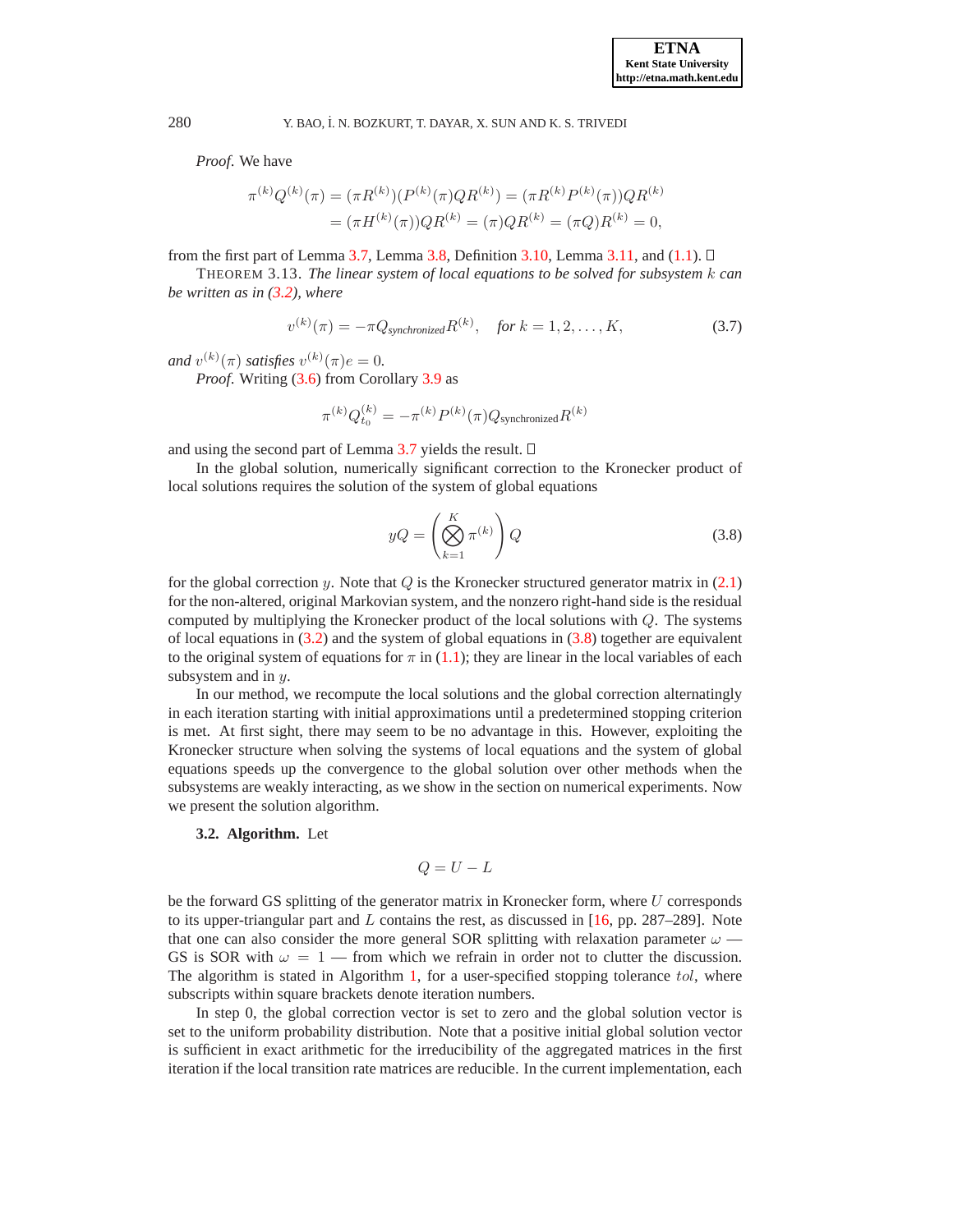<span id="page-10-0"></span>ALGORITHM 1 (Decompositonal iterative method with GS correction step).

0. Initial step:

Set  $it = 0$ ,  $y_{[it]} = 0$ ,  $\pi_{[it]} = e^T/n$ . 1. Compute local solutions and normalize: If  $Q_{t_0}^{(k)}$  is irreducible, solve  $\pi_{[it+1]}^{(k)} Q_{t_0}^{(k)} = v^{(k)}(\pi_{[it]}),$ else solve  $\pi^{(k)}_{[it+1]}Q^{(k)}(\pi_{[it]})=0,$ subject to  $\|\pi_{[it+1]}^{(k)}\|_1 = 1$ , for  $k = 1, 2, ..., K$ . 2. Compute global correction:  $y_{[it+1]}U = y_{[it]}L + \left(\bigotimes_{k=1}^K \pi^{(k)}_{[it+1]}\right)Q.$ 3. Compute global solution, normalize, and check for termination:  $\pi_{[it+1]} = \bigotimes_{k=1}^K \pi_{[it+1]}^{(k)} - y_{[it+1]}$ , subject to  $\|\pi_{[it+1]}\|_1 = 1$ , exit if  $\|\pi_{[it+1]}Q\|_{\infty} < tol$ , otherwise  $it = it + 1$  and return to step 1.

system of local equations is solved in step 1 using Gaussian elimination (GE), and the local solution is normalized. The use of GE is justified by the reasonably small number of states in each subsystem arising in practical applications. There are two cases. In the former case, as shown in Theorem [3.13,](#page-9-1) each linear system of local equations to be solved has a zero sum right-hand side vector due to the particular way in which synchronized transition rate matrices are specified in the composed model. If  $Q_{t_0}^{(k)}$  is a singular negated M-matrix [\[2,](#page-22-19) p. 156] of rank  $(|\mathcal{S}^{(k)}|-1)$  (this requires the irreducibility of  $Q_{t_0}^{(k)}$ ), then a unique positive solution  $\pi_{[it+1]}^{(k)}$  up to a multiplicative constant can be computed using the normalization condition. In the latter case, from Lemma [3.8,](#page-7-3) the coefficient matrix  $Q^{(k)}(\pi_{[it]})$  is irreducible if  $Q$  is irreducible and  $\pi_{[it]} > 0$ . Hence, the existence of a unique positive solution up to a multiplicative constant is guaranteed.

Observe from Definition [2.1](#page-2-1) that in each term  $r_{t_e} \bigotimes_{k=1}^K Q_{t_e}^{(k)}$  of the global synchronized transition rate matrix  $Q_{synchronized}$ , the rates of nonzero transitions are obtained by multiplying the products of nonzero elements in  $Q_{t_e}^{(k)}$  with the rate  $r_{t_e}$ . Hence, each global synchronized transition obtained in this way from some global state  $(s_1, s_2, \ldots, s_K)$  to some global state  $(s'_1, s'_2, \ldots, s'_K)$  is due to synchronized transition from local state  $s_k$  to local state  $s'_k$  in subsystem k. Since the synchronized transition rate matrices  $Q_{t_e}^{(k)}$  are in general very sparse, the enumeration process associated with the nonzeros in the global synchronized transition rate matrix to form the right-hand side vectors of the local systems of equations in [\(3.7\)](#page-9-1), or the aggregated coefficient matrices in Corollary [3.9,](#page-8-0) can be handled in a systematic manner.

Note that there are differences from a computational point of view between using [\(3.2\)](#page-5-1) versus [\(3.6\)](#page-8-3) in step 1 of the proposed iterative method. In the former case, the local transition rate matrix is constant and already available in sparse format, meaning it can be factorized once at the outset. In the latter case, the aggregated coefficient matrix needs to be reconstructed and factorized at each iteration. Furthermore, in the former case, it is the righthand side vector that is dependent on the current global solution  $\pi_{[it]}$ , whereas, in the latter case, it is the coefficient matrix that is dependent on  $\pi_{[it]}$ . The two approaches for obtaining the new local steady-state vector are therefore not equivalent except at steady-state (i.e.,  $\pi_{[it]} = \pi_{[it+1]} = \pi$ , since the former case uses only the new local steady-state vector, whereas the latter case uses both the new and the current local steady-state vector in the lefthand side. The new local steady-state vector premultiplies the aggregated matrix, but the elements of the aggregated matrix are computed using the elements of the current global and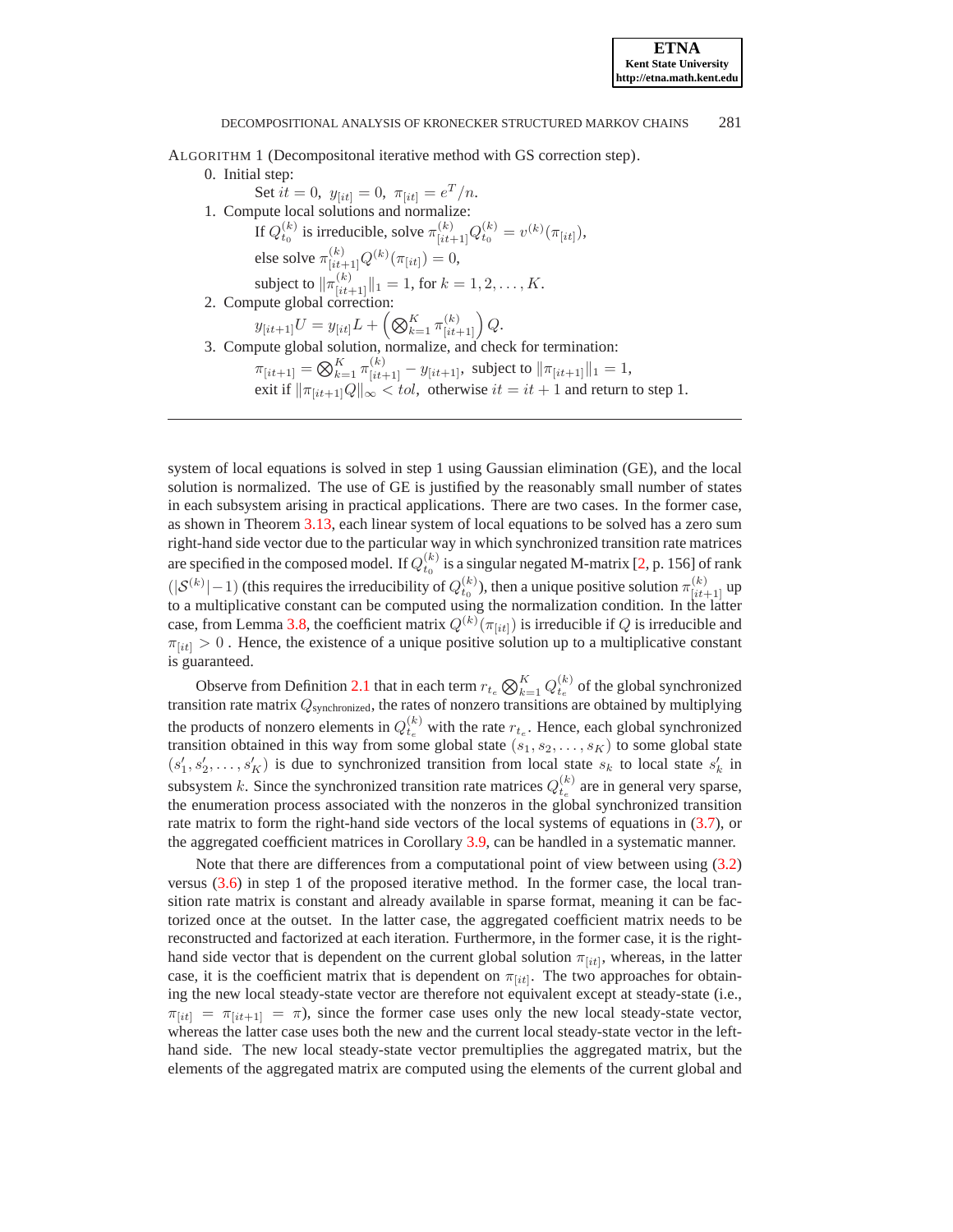local steady-state vectors (see Definition [3.4\)](#page-7-2).

In step 2, the global correction is computed by solving a triangular linear system in Kronecker form. The situation in this step is somewhat better compared to that in step 1, in that Q is already a singular M-matrix of rank  $(|S|-1)$  since it is an irreducible infinitesimal generator matrix by assumption. Hence, the global correction  $y_{[it+1]}$  is obtained through a GS relaxation on Q with a zero sum (see [\(3.8\)](#page-9-0)), but nonzero right-hand side as long as the method has not converged. Step 3 subtracts the global correction obtained in step 2 from the Kronecker product of local solutions obtained in step 1, to compute the new global solution vector. Steps 1 through 3 are repeated until the infinity norm of the residual falls below tol.

Two of the earlier papers which analyze iterative methods based on aggregation-disaggregation for linear systems with nonsingular coefficient matrices, using successive substitution together with restriction and prolongation operators, are [\[12\]](#page-22-20) and [\[21\]](#page-22-21). The latter provides a local convergence proof. Convergence analysis of a two-level IAD method for Markov chains and its equivalence to AMG is provided in [\[20\]](#page-22-22). Another paper that investigates the convergence of a two-level IAD method for Markov chains using concepts from multigrid is [\[22\]](#page-22-23). Recently, in [\[23\]](#page-22-24), the results from [\[22\]](#page-22-23) have been improved, and an asymptotic convergence result is provided for a two-level IAD method which uses post-smoothings of the power iteration type. However, fast convergence cannot be guaranteed in a general setting even when there are only two-levels [\[23,](#page-22-24) p. 340].

Now, we take a look at what goes on during one iteration of the proposed method in more detail, and remark that the situation is different from that of the ML method [\[9\]](#page-22-11) in two ways. First, the proposed method works in two levels, whereas the ML method utilizes  $K$ levels. Second, the proposed method solves K systems of local equations at the second level and these systems are obtained from a well-defined decomposition of a Kronecker structured Markov chain, whereas the ML method solves only one aggregated system of equations at each level and the aggregated system does not have to arise from a Kronecker decomposition.

Let

$$
\tilde{\pi}_{[it+1]} = \bigotimes_{k=1}^{K} \pi_{[it+1]}^{(k)}
$$
 and  $T_{GS} = LU^{-1}$ 

represent the GS iteration matrix. Then, after some algebraic manipulation on the equation in step 2 using  $Q = U - L$  and the definition of  $T_{GS}$ , we have

$$
y_{[it+1]} = y_{[it]}T_{GS} + \tilde{\pi}_{[it+1]}(I - T_{GS}),
$$
 for  $it = 0, 1, ...$ 

Substituting this in the equation of step 3, we obtain

$$
\pi_{[it+1]} = (\tilde{\pi}_{[it+1]} - y_{[it]})T_{GS}, \text{ for } it = 0, 1, \dots.
$$

Using  $y_{[0]} = 0$ , yields

$$
\pi_{[1]} = \tilde{\pi}_{[1]} T_{GS}.
$$

Continuing in this manner, we obtain

$$
\pi_{[2]} = \tilde{\pi}_{[2]} T_{GS} - \pi_{[1]} (I - T_{GS}),
$$

and eventually,

$$
\pi_{[it+1]} = \tilde{\pi}_{[it+1]} T_{GS} - \left(\sum_{i=1}^{it} \pi_{[i]}\right) (I - T_{GS}), \text{ for } it = 0, 1, \dots,
$$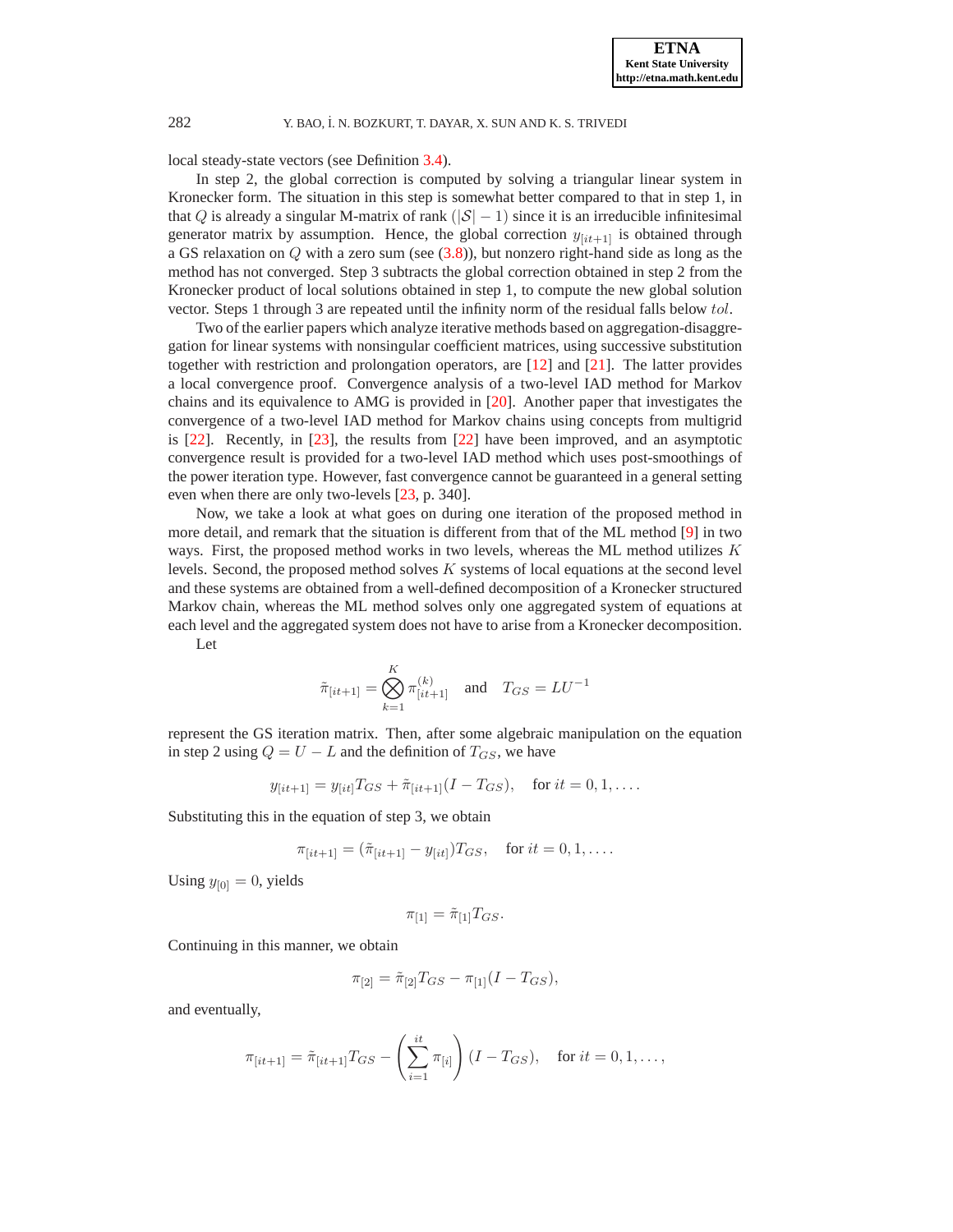<span id="page-12-0"></span>which implies

$$
\pi_{[it+1]} = \pi_{[it]} T_{GS} + (\tilde{\pi}_{[it+1]} - \tilde{\pi}_{[it]}) T_{GS}, \quad \text{for } it = 0, 1, \dots \tag{3.9}
$$

(assuming that  $\tilde{\pi}_{[0]} = \pi_{[0]}$ ). Equation [\(3.9\)](#page-12-0) reveals that the proposed method computes the new global solution vector by summing two terms, the first of which is the GS iterated current global solution vector and the second of which is the GS iterated difference between the current and the previous Kronecker products of local solution vectors. The method will be advantageous only if the second term brings the new global solution vector closer to  $\pi$  than the first term alone.

Now, let us write  $Q = A + B$ , where  $A = e\pi$  (that is, A is the stochastic matrix having the steady-state vector along its rows). Then, we have

$$
A > 0
$$
,  $A^2 = A$ ,  $Ae = e$ ,  $\pi A = \pi$ ,  $\pi(B + I) = 0$ ,  $A(B + I) = (B + I)A = 0$ ,

$$
H^{(k)}(\pi_{[it]})A = A \quad \text{and} \quad \pi_{[it+1]}^{(k)}P^{(k)}(\pi_{[it]})A = \pi, \quad \text{for } \pi_{[it+1]}^{(k)} > 0, \ \pi_{[it]} > 0.
$$

These results follow from the definition of A,  $Q = A + B$ , Definition [3.10,](#page-8-1) and Proposi-tion [3.5.](#page-7-1) Observing that  $A$  is a positive projector and using proof by contradiction as in [\[23,](#page-22-24) p. 330], it is possible to show that  $P^{(k)}(\pi_{[it]})BR^{(k)}$  is nonsingular.

Let us consider the homogeneous linear systems with coefficient matrices  $Q^{(k)}(\pi_{[it]})$  to be solved in step 2 of Algorithm [1.](#page-10-0) Then, from  $Q = A + B$ , the kth linear system can be reformulated as

$$
\pi_{[it+1]}^{(k)} P^{(k)}(\pi_{[it]}) AR^{(k)} = -\pi_{[it+1]}^{(k)} P^{(k)}(\pi_{[it]}) BR^{(k)},
$$

which implies

$$
\pi R^{(k)} = \pi^{(k)} = -\pi^{(k)}_{[it+1]} P^{(k)}(\pi_{[it]}) BR^{(k)},
$$

from  $\pi^{(k)}_{[it+1]}P^{(k)}(\pi_{[it]})A = \pi$  and the first part of Lemma [3.7;](#page-7-4) thus,

$$
\pi_{[it+1]}^{(k)} = -\pi^{(k)} (P^{(k)}(\pi_{[it]}) BR^{(k)})^{-1}
$$

and, consequently,

$$
\tilde{\pi}_{[it+1]} = \bigotimes_{k=1}^{K} -\pi^{(k)}(P^{(k)}(\pi_{[it]})BR^{(k)})^{-1}.
$$

From the compatibility of the Kronecker product with matrix multiplication and matrix inversion [\[31,](#page-23-0) pp. 85–86], this can be rewritten as

$$
\tilde{\pi}_{[it+1]} = -\pi \left( P(\pi_{[it]}) \left( \bigotimes_{k=1}^{K} B \right) R \right)^{-1}, \qquad (3.10)
$$

,

<span id="page-12-1"></span>where

$$
\pi = \bigotimes_{k=1}^{K} \pi^{(k)}, \quad P(\pi_{[it]}) = \bigotimes_{k=1}^{K} P^{(k)}(\pi_{[it]}), \quad \text{and} \quad R = \bigotimes_{k=1}^{K} R^{(k)}.
$$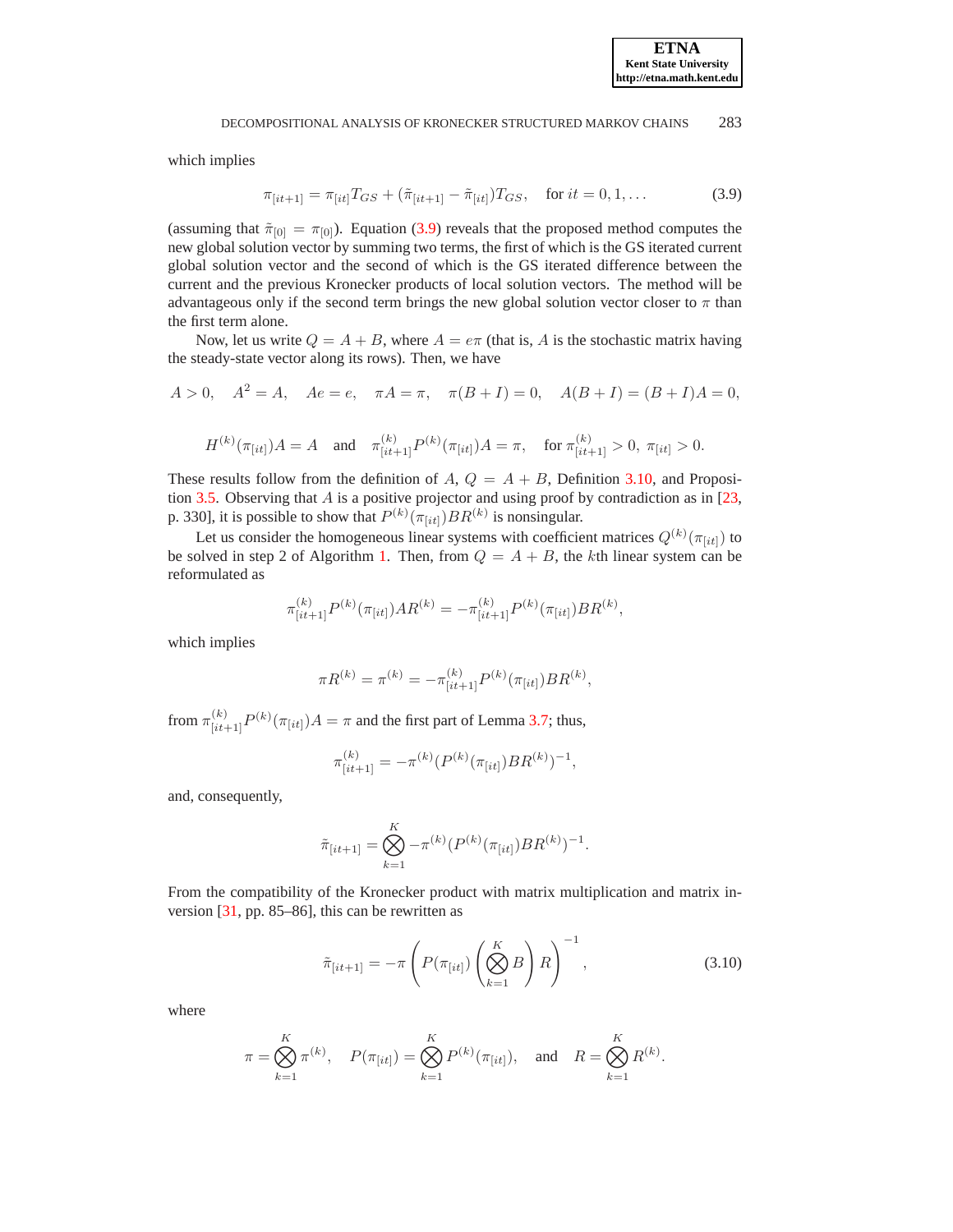We remark that

$$
H(\pi_{[it]}) = RP(\pi_{[it]})
$$

is a nonnegative projector, and [\(3.10\)](#page-12-1) expresses the Kronecker product of the new local solution vectors in terms of the global solution vector, an  $(n \times n^K)$  prolongation operator associated with the current global solution vector, the K-fold Kronecker product of part of the generator matrix, and an  $(n^K \times n)$  restriction operator. It follows from Propositions [3.3](#page-7-0) and [3.5](#page-7-1) that R and  $P(\pi_{i\it{til}})$  are restriction and prolongation operators, respectively.

After substituting  $(3.10)$  in  $(3.9)$ , we obtain

$$
\pi_{[it+1]} = \pi_{[it]}T_{GS} - \pi \left[ \left( P(\pi_{[it]}) \left( \bigotimes_{k=1}^K B \right) R \right)^{-1} - \left( P(\pi_{[it-1]}) \left( \bigotimes_{k=1}^K B \right) R \right)^{-1} \right] T_{GS},
$$

which may be rewritten, using  $B = Q - e\pi$  and [\(2.1\)](#page-2-1), as

$$
\pi_{[it+1]} = \left[ \pi_{[it]} - \pi \bigotimes_{k=1}^{K} \left( Q_{t_0}^{(k)} + P^{(k)}(\pi_{[it]}) Q_{\text{synchronized}} R^{(k)} - e \pi R^{(k)} \right)^{-1} + \pi \bigotimes_{k=1}^{K} \left( Q_{t_0}^{(k)} + P^{(k)}(\pi_{[it-1]}) Q_{\text{synchronized}} R^{(k)} - e \pi R^{(k)} \right)^{-1} \right] T_{GS}.
$$

Observe that the new solution vector depends on both the current and the previous solution vectors.

In the next section, we present results of numerical experiments for some benchmark problems, larger versions of the running example with varying number and rates of synchronized transitions, and some randomly generated problems.

<span id="page-13-0"></span>**4. Numerical experiments.** Experiments are performed on a PC with an Intel Core2 Duo 1.83GHz processor having 4 Gigabytes of main memory, running Linux. The large main memory is necessary to store the large number of vectors of length  $|\mathcal{S}|$  used in some of the benchmark solvers in the APNN toolbox. The existence of two cores in the CPU is not exploited for parallel computing in the implementation. Hence, only one of the two cores is busy running solvers in the experiments.

The proposed decompositional method (D) is compared with the following iterative solvers: Jacobi (J), GS, block GS (BGS), generalized minimum residual with a Krylov subspace size of 20 (GMRES(20)), transpose-free quasi-minimal residual (TFQMR), biconjugate gradient stabilized (BICGSTAB), BGS preconditioned GMRES(20), TFQMR, BICGSTAB (that is, BGS GMRES(20), BGS TFQMR, BGS BICGSTAB), multilevel with one pre- and one post-smoothing using GS, W-cycle, and cyclic order of aggregating subsystems in each cycle (ML GS(W,C)). More information can be obtained on these methods in [\[27\]](#page-22-25) except ML GS(W,C) for which [\[9\]](#page-22-11) can be consulted. In passing, we remark that BGS preconditioned projection methods and multilevel methods are state-of-the-art iterative solvers for Kronecker based Markovian representations [\[7\]](#page-22-9).

The solvers are compared in terms of number of iterations to converge to a user-specified stopping tolerance, elapsed CPU time, and amount of allocated main memory. In the tables, the columns labelled as Iteration, Residual, Time, and Memory, report the number of iterations to converge, the infinity norm of the residual upon stopping, the CPU time taken in seconds, and the amount of memory, in megabytes, allocated by the solvers, respectively. An asterisk superscript over an iteration number indicates that convergence has not taken place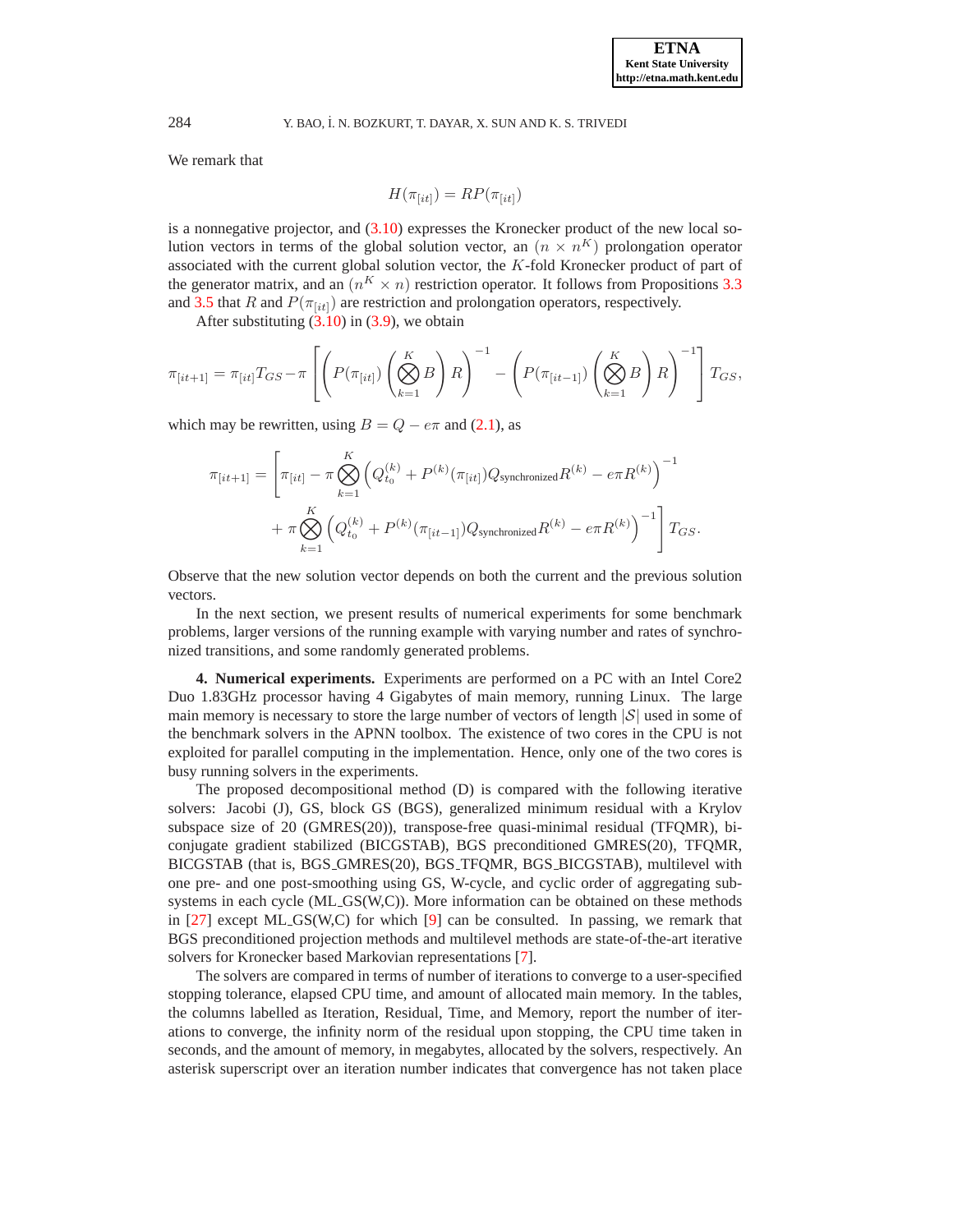**ETNA Kent State University http://etna.math.kent.edu**

### DECOMPOSITIONAL ANALYSIS OF KRONECKER STRUCTURED MARKOV CHAINS 285

<span id="page-14-0"></span>TABLE 4.1 *Numerical results for the Overflow <i>Large problem with*  $K = 6$ ,  $|S^{(1)}| = 6$ ,  $|S^{(2)}| = |S^{(3)}| = \cdots$  $|S^{(6)}| = 11, T = \{t_1, t_2, \ldots, t_{30}\}, r_{t_1} = r_{t_2} = \cdots = r_{t_{30}} = 1.$ 

| Method              | <b>Iteration</b> | Residual     | Time   | Memory |
|---------------------|------------------|--------------|--------|--------|
|                     | 1,120            | $9.7e - 0.9$ | 1,440  | 37     |
| GS                  | 590              | $9.3e - 0.9$ | 1,563  | 37     |
| <b>BGS</b>          | 340              | $9.1e - 0.9$ | 699    | 1,685  |
| GMRES(20)           | 160              | $6.9e - 0.9$ | 214    | 184    |
| <b>TFOMR</b>        | 224              | $3.2e - 10$  | 257    | 88     |
| <b>BICGSTAB</b>     | 126              | $8.6e - 0.9$ | 145    | 74     |
| BGS_GMRES(20)       | 60               | $5.8e - 0.9$ | 237    | 1,869  |
| <b>BGS_TFOMR</b>    | 66               | $5.8e - 0.9$ | 237    | 1,773  |
| <b>BGS_BICGSTAB</b> | 50               | $1.4e - 08$  | 194    | 1,758  |
| $ML_GS(W,C)$        | 1,894*           | $8.2e - 03$  | 10,010 | 70     |
| D                   | 330              | $8.8e - 0.9$ | 1,339  | 52     |

for the particular solver in the allotted CPU time. Bold font in the Time column indicates the fastest solver. In all solvers, the maximum number of iterations is set to 5,000, maximum CPU time is set to 10,000 seconds, and  $tol = 10^{-8}$  is enforced on the infinity norm of the residual. We remark that the stopping test is executed every 10 iterations in the proposed solver just like in the J, GS, and BGS solvers. This explains why all numbers of iterations to converge are multiples of 10 with these solvers, unless the solver stops due to the CPU time limit. Now, we turn to the numerical experiments.

**4.1. Some benchmark problems.** We have run experiments with the proposed solver on some benchmark problems such as *Kanban medium* and *Kanban large* [\[8\]](#page-22-10), arising in a manufacturing system with Kanban control, *Availability* [\[9\]](#page-22-11), arising in a system availability model with subsystems working at different time scales, and *Overflow large* [\[1\]](#page-22-18), arising in an overflow queueing network. We must remark that all local transition rate matrices in the *Kanban* problems are triangular, meaning they are reducible. Those in the *Availability* problem are reducible, and those in the *Overflow large* problem are tridiagonal and therefore irreducible.

Nonzero values in the local transition rate matrices of the *Kanban* problems are 1, whereas those in the *Availability* problem are in  $\{1\} \cup 10^{1-k} \{0.01, 0.02, 0.09, 0.18\}$  for subsystems  $k = 1, 2, \ldots, 6$ , and those in *Overflow\_large* are in {1, 1.5} for subsystem 1 and in {1} ∪  ${1.1 - 0.1k}$  for subsystems  $k = 2, 3, \ldots, 6$ . Hence, the nonzero values in the local transition matrices are about the same order in the *Kanban* and *Overflow large* problems, but not in the *Availability* problem. On the other hand, nonzero values in the transition rate matrices of the *Kanban* problems are in  $\{1, 10\}$  for subsystems  $k = 1, 2, 4$  and 1 for subsystem 3, whereas those in the *Availability* problem are 1, and those in *Overflow large* are in {1, 1.5} for subsystem 1 and in  $\{1\} \cup \{1.1 - 0.1k\}$  for subsystems  $k = 2, 3, \ldots, 6$ .

Table [4.1](#page-14-0) shows the performance of the proposed solver and the other solvers for one of these four problems, namely *Overflow large*. In the set of experiments reported, the diagonal blocks associated with the BGS solvers and the BGS preconditioners for projection methods at level 3 are LU factorized [\[6\]](#page-22-26) using the column approximate minimum degree (CO-LAMD) ordering [\[14,](#page-22-27) [15\]](#page-22-28). The number of nonzeros generated during the LU factorization with the COLAMD ordering of the 726 diagonal blocks of order 1,331 for *Overflow large* is 132,500,082. The equivalent of these numbers in megabytes is accounted for in the memory consumed by solvers utilizing BGS.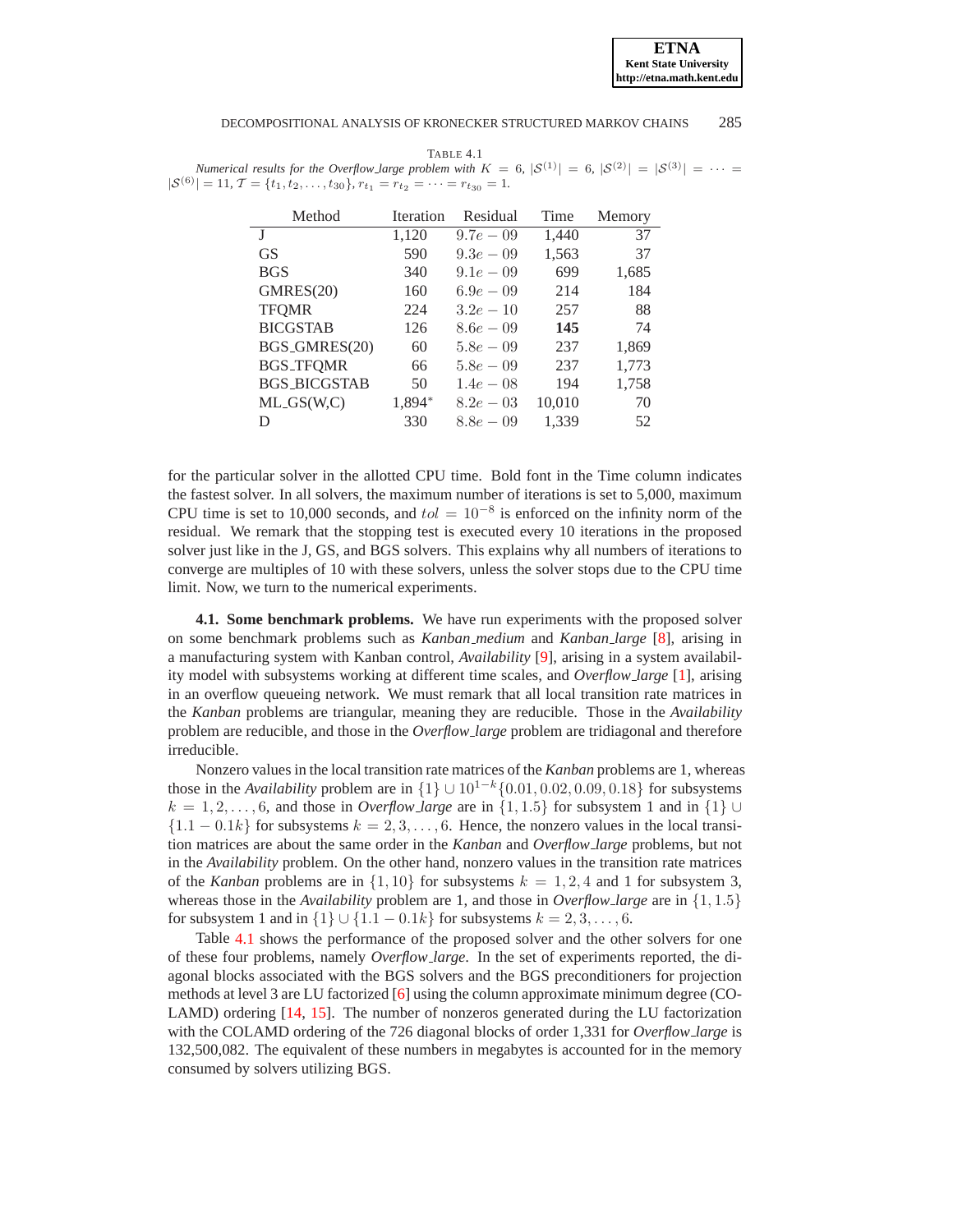

<span id="page-15-0"></span>

| TABLE 4.2                                                                                                    |  |
|--------------------------------------------------------------------------------------------------------------|--|
| Effect of near independence on the decompositional method for the Fail-Repair problem with $K = 2$ , $n_1 =$ |  |
| $n_2 = 19, \lambda_1 = 0.4, \mu_1 = 0.3, \lambda_2 = 0.5, \mu_2 = 0.4, \mathcal{T} = \{t_1, t_2\}.$          |  |

| $r_{t_1} = r_{t_2}$ | Iteration | Residual      |
|---------------------|-----------|---------------|
| 1.0                 | 270       | $9.1e - 0.9$  |
| 0.7                 | 260       | $8.3e - 0.9$  |
| 0.6                 | 250       | $9.0e - 0.9$  |
| 0.5                 | 240       | $9.4e - 0.9$  |
| 0.1                 | 90        | $1.0e - 0.9$  |
| 0.05                | 80        | $8.4e - 0.9$  |
| 0.01                | 60        | $8.7e - 0.9$  |
| 0.005               | 50        | $8.8e - 0.9$  |
| 0.001               | 10        | 6.3 $e - 0.9$ |

The memory requirement of the proposed solver is the smallest after J and GS solvers in the two problems. Observe that the rates of synchronized transitions in the *Overflow large* problem are 1. We also remark that the *Overflow large* problem uses the local transition rate matrices as coefficient matrices in the systems of local equations. However, the behavior of the proposed method does not change for the *Overflow large* problem even if aggregated transition rate matrices are used. It is interesting to note that the decompositional iterative solver is not timewise competitive with the fastest solver although its number of iterations to converge can be smaller than that of the respective relaxation method. This is not surprising since the interactions among the subsystems in this problem are relatively strong. Now we turn to a problem in which it is advantageous to use the decompositional method.

**4.2. Fail-Repair problem.** First, we investigate the effect of changing the rates of synchronized transitions. We do this on an instance of the fail-repair problem discussed earlier as an example. The particular system has two subsystems each with 20 states, i.e.,  $n_1 = n_2 = 19$ . Hence, we have a system of 400 states. There are two synchronized transitions, the first which takes the system into global state  $(0, 0)$  with rate  $r_{t_1}$  when subsystems 1 and 2 are each in their local state 4, and the second which takes the system into global state (5, 5) with rate  $r_{t_2}$  when subsystems 1 and 2 are in their local state 9. These synchronized transitions can be considered corresponding to batch repairs of four failed redundant components in each subsystem. We remark that the two subsystems are not identical since their local fail and repair rates are different.

Table [4.2](#page-15-0) shows the number of iterations to converge to the solution with the proposed solver for various values of the two synchronized transition rates, which are taken to be identical. When the synchronized transition rates are small, convergence becomes very fast because the subsystems are nearly independent and the Kronecker product of the local solutions yields a very good approximation to the global solution early in the iteration.

In the next set of experiments, we consider a larger version of the fail-repair problem with five subsystems each having 20 states, resulting in a system of 3,200,000 states. There are four synchronized transitions in this system, the first takes the system into global state  $(0, 0, 0, 0, 0)$  with rate  $r_{t_1}$  when all subsystems are in their local state 4, the second takes the system into global state  $(5, 5, 5, 5, 5)$  with rate  $r_{t_2}$  when all subsystems are in their local state 9, the third takes the system into global state  $(10, 10, 10, 10, 10)$  with rate  $r_{t_3}$  when all subsystems are in their local state 14, and the fourth takes the system into global state  $(15, 15, 15, 15, 15)$  with rate  $r_{t_4}$  when all subsystems are in their local state 19. Local failure and repair rates of subsystems are not identical.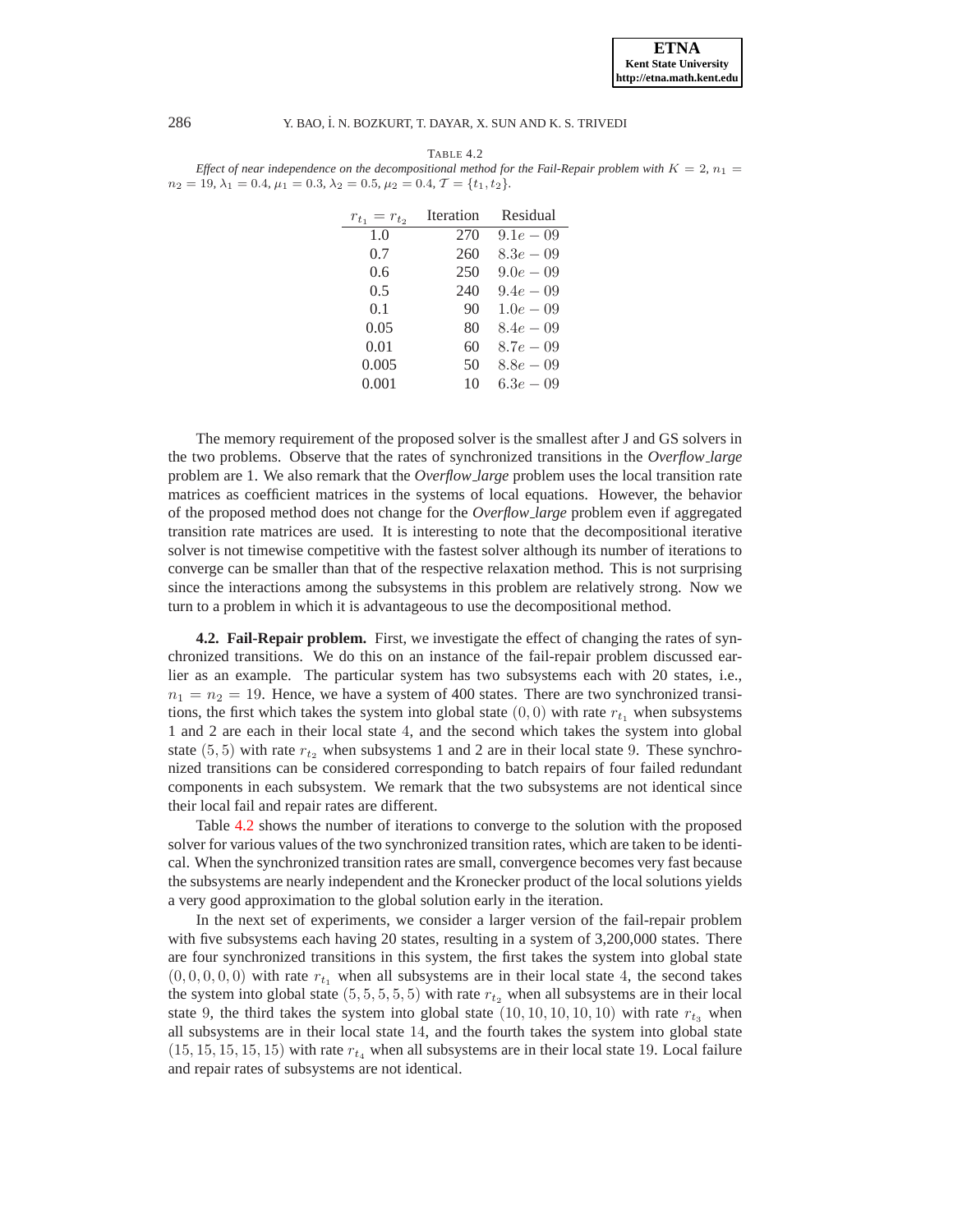**ETNA Kent State University http://etna.math.kent.edu**

#### DECOMPOSITIONAL ANALYSIS OF KRONECKER STRUCTURED MARKOV CHAINS 287

<span id="page-16-0"></span>TABLE 4.3 *Numerical results for the Fail-Repair problem with*  $K = 5$ ,  $n_k = 19$  *for*  $k = 1, 2, \ldots, K$ ,  $\lambda_1 = 0.4$ ,  $\mu_1 = 0.3, \ \lambda_2 = 0.5, \ \mu_2 = 0.4, \ \lambda_3 = 0.6, \ \mu_3 = 0.5, \ \lambda_4 = 0.7, \ \mu_4 = 0.6, \ \lambda_5 = 0.8, \ \mu_5 = 0.7,$  $\mathcal{T} = \{t_1, t_2, t_3, t_4\}, r_{t_1} = r_{t_2} = r_{t_3} = r_{t_4} = 0.5.$ 

| <b>Iteration</b> | Residual     | Time   |
|------------------|--------------|--------|
| 1,890            | $9.8e - 0.9$ | 1,722  |
| 910              | $9.4e - 0.9$ | 1,237  |
| $244*$           | $1.6e - 07$  | 10,060 |
| 580              | $1.8e - 0.9$ | 677    |
| 242              | $4.3e-10$    | 219    |
| 117              | $8.3e - 0.9$ | 104    |
| 60               | $4.2e - 0.9$ | 2,647  |
| 112              | $2.3e-10$    | 4,662  |
| 46               | $1.2e - 0.8$ | 1,969  |
| 36               | $9.3e - 0.9$ | 142    |
| 60               | $9.1e - 0.9$ | 142    |
|                  |              |        |

TABLE 4.4

<span id="page-16-1"></span>*Numerical results for the Fail-Repair problem with*  $K = 5$ ,  $n_k = 19$  *for*  $k = 1, 2, ..., K$ ,  $\lambda_1 = 0.4$ ,  $\mu_1 = 0.3, \ \lambda_2 = 0.5, \ \mu_2 = 0.4, \ \lambda_3 = 0.6, \ \mu_3 = 0.5, \ \lambda_4 = 0.7, \ \mu_4 = 0.6, \ \lambda_5 = 0.8, \ \mu_5 = 0.7,$  $\mathcal{T} = \{t_1, t_2, t_3, t_4\}, r_{t_1} = r_{t_2} = r_{t_3} = r_{t_4} = 0.05.$ 

| Method              | <b>Iteration</b> | Residual     | Time   |
|---------------------|------------------|--------------|--------|
|                     | 1,910            | $9.8e - 0.9$ | 1,734  |
| <b>GS</b>           | 910              | $9.9e - 0.9$ | 1,254  |
| <b>BGS</b>          | $244*$           | $1.7e-07$    | 10,060 |
| GMRES(20)           | 800              | $4.7e - 0.9$ | 928    |
| <b>TFOMR</b>        | 258              | $1.5e - 10$  | 231    |
| <b>BICGSTAB</b>     | 153              | $3.1e-0.9$   | 135    |
| BGS_GMRES(20)       | 60               | $4.3e-0.9$   | 2,645  |
| <b>BGS_TFOMR</b>    | 112              | $2.7e-10$    | 4,658  |
| <b>BGS_BICGSTAB</b> | 55               | $3.5e - 0.8$ | 2,342  |
| $ML_GS(W,C)$        | 34               | $8.6e - 0.9$ | 135    |
| D                   | 30               | $5.1e - 0.9$ | 72     |

This problem is solved for three different values of the synchronized transition rates, which are taken to be identical in a given instance of the problem. The results are reported in Tables [4.3,](#page-16-0) [4.4,](#page-16-1) and [4.5.](#page-17-0) The rates of the four synchronized transitions are decreased gradually from 0.5 to 0.05 and then to 0.005. In this set of experiments, the diagonal blocks associated with the BGS solver, as well as and the BGS preconditioner for projection methods at level 3 (meaning 8,000 diagonal blocks of order 400) are LU factorized using the COLAMD ordering as in the benchmark problems. We remark that the number of nonzeros generated during the LU factorization of the 8,000 diagonal blocks of order 400 with the COLAMD ordering is 77,184,000. The equivalent of this number in megabytes is accounted for in the memory consumed by solvers utilizing BGS.

In none of the instances of the fail-repair problem considered, GMRES(20), BICGSTAB, and TFQMR benefit from BGS preconditioning. Although the iteration counts of the preconditioned projection methods decrease over those of the unpreconditioned ones, the decrease is not offset by the increase in time per iteration. The performances of the J, GS, and BGS solvers are insensitive to the rates of synchronized transitions. BGS performs very poorly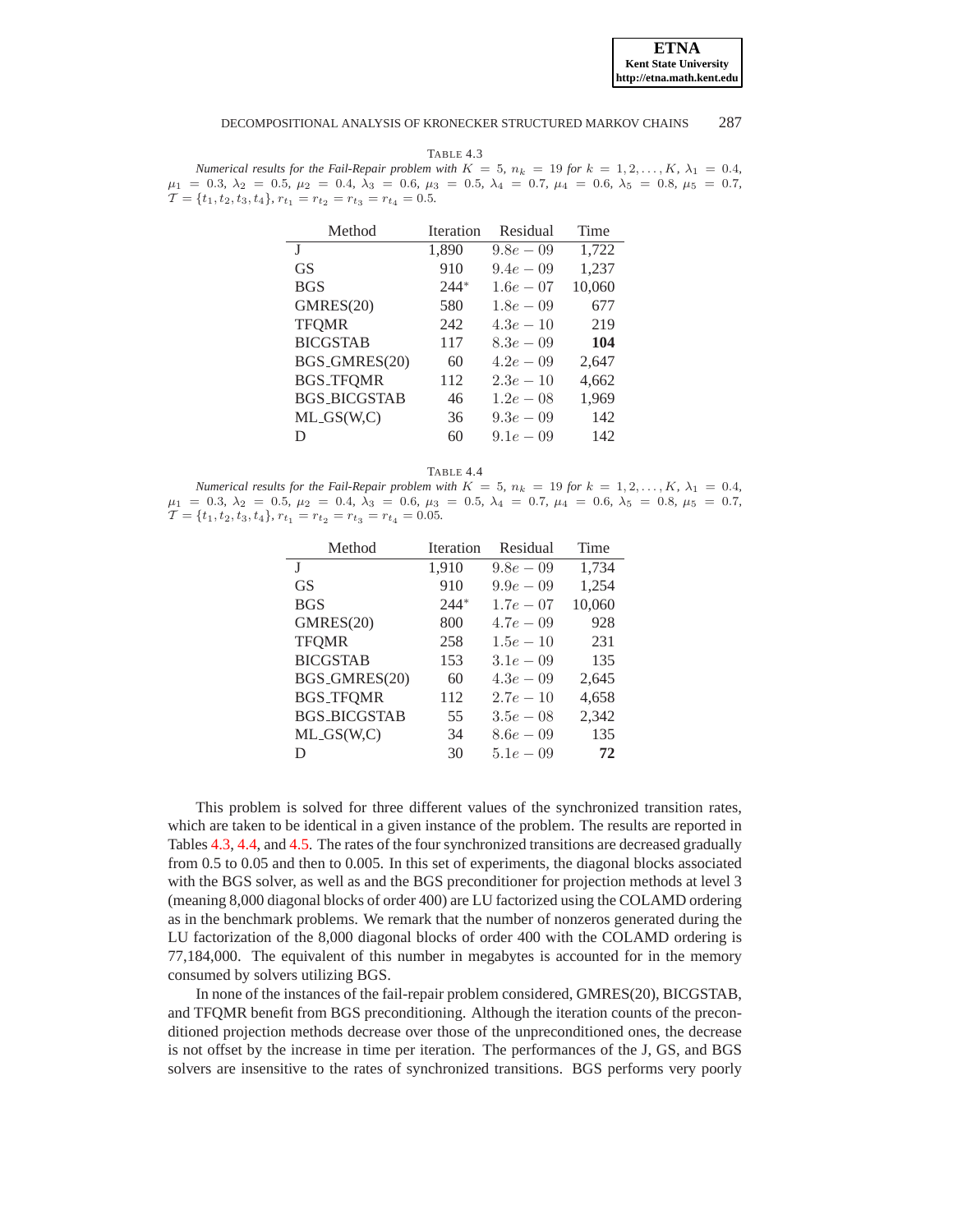**ETNA Kent State University http://etna.math.kent.edu**

### 288 Y. BAO, ˙I. N. BOZKURT, T. DAYAR, X. SUN AND K. S. TRIVEDI

TABLE 4.5

<span id="page-17-0"></span>*Numerical results for the Fail-Repair problem with*  $K = 5$ ,  $n_k = 19$  *for*  $k = 1, 2, \ldots, K$ ,  $\lambda_1 = 0.4$ ,  $\mu_1 = 0.3, \ \lambda_2 = 0.5, \ \mu_2 = 0.4, \ \lambda_3 = 0.6, \ \mu_3 = 0.5, \ \lambda_4 = 0.7, \ \mu_4 = 0.6, \ \lambda_5 = 0.8, \ \mu_5 = 0.7,$  $\mathcal{T} = \{t_1, t_2, t_3, t_4\}, r_{t_1} = r_{t_2} = r_{t_3} = r_{t_4} = 0.005.$ 

| Method              | Iteration | Residual     | Time   |
|---------------------|-----------|--------------|--------|
| J                   | 1,910     | $9.9e - 0.9$ | 1,733  |
| GS                  | 920       | $9.4e - 0.9$ | 1,255  |
| <b>BGS</b>          | $244*$    | $1.7e-07$    | 10,060 |
| GMRES(20)           | 800       | $8.8e - 0.9$ | 929    |
| <b>TFOMR</b>        | 322       | $9.2e - 11$  | 289    |
| <b>BICGSTAB</b>     | 143       | $2.9e - 0.9$ | 127    |
| BGS_GMRES(20)       | 60        | $4.3e-0.9$   | 2,647  |
| <b>BGS_TFOMR</b>    | 116       | $8.8e - 10$  | 4,828  |
| <b>BGS_BICGSTAB</b> | 71        | $2.7e-0.8$   | 3,002  |
| $ML_GS(W,C)$        | 24        | $9.5e - 0.9$ | 99     |
| D                   | 10        | $4.0e - 0.9$ | 25     |

TABLE 4.6

<span id="page-17-1"></span>*Memory requirements of solvers in megabytes for the Fail-Repair problem with*  $K = 5$ ,  $n_k = 19$  *for*  $k = 1$  $1, 2, \ldots, K, \mathcal{T} = \{t_1, t_2, t_3, t_4\}.$ 

| Method              | Memory |
|---------------------|--------|
| I                   | 122    |
| GS                  | 122    |
| <b>BGS</b>          | 717    |
| GMRES(20)           | 610    |
| <b>BICGSTAB</b>     | 244    |
| <b>TFOMR</b>        | 293    |
| BGS_GMRES(20)       | 1,327  |
| <b>BGS_TFOMR</b>    | 961    |
| <b>BGS_BICGSTAB</b> | 1,010  |
| $ML_GS(W,C)$        | 232    |
| D                   | 171    |

due to the large time per iteration and ML GS(W,C) is the fastest solver when compared to J, GS, and BGS, and improves slightly as the synchronized transition rates become smaller. In Table [4.3,](#page-16-0) BICGSTAB is the fastest solver. However, when the rates of four synchronized transitions decrease to 0.05 in Table [4.4,](#page-16-1) the proposed solver becomes the fastest. In Table [4.5,](#page-17-0) the proposed solver exhibits the smallest number of iterations to converge and is also the fastest solver. The time per iteration taken by the proposed solver is larger than that of GS but less than twice that of GS. As the rates of the synchronized transitions decrease, we see that the number of iterations taken by the proposed solver to converge decreases similarly as in Table [4.2.](#page-15-0) The problem seems to become easier to solve for the proposed solver as the subsystems become nearly independent.

As it is shown in Table [4.6,](#page-17-1) BGS and BGS preconditioned projection methods require considerably more memory than the other methods, because of the need to store factors of diagonal blocks and, in the latter case, also a larger number of vectors. Memorywise, the proposed solver requires about 1.5 times that of J and GS, but less than ML GS(W,C), and therefore can be considered to be memory efficient.

In Table [4.7,](#page-18-0) we investigate the scalability of the proposed solver for increasing number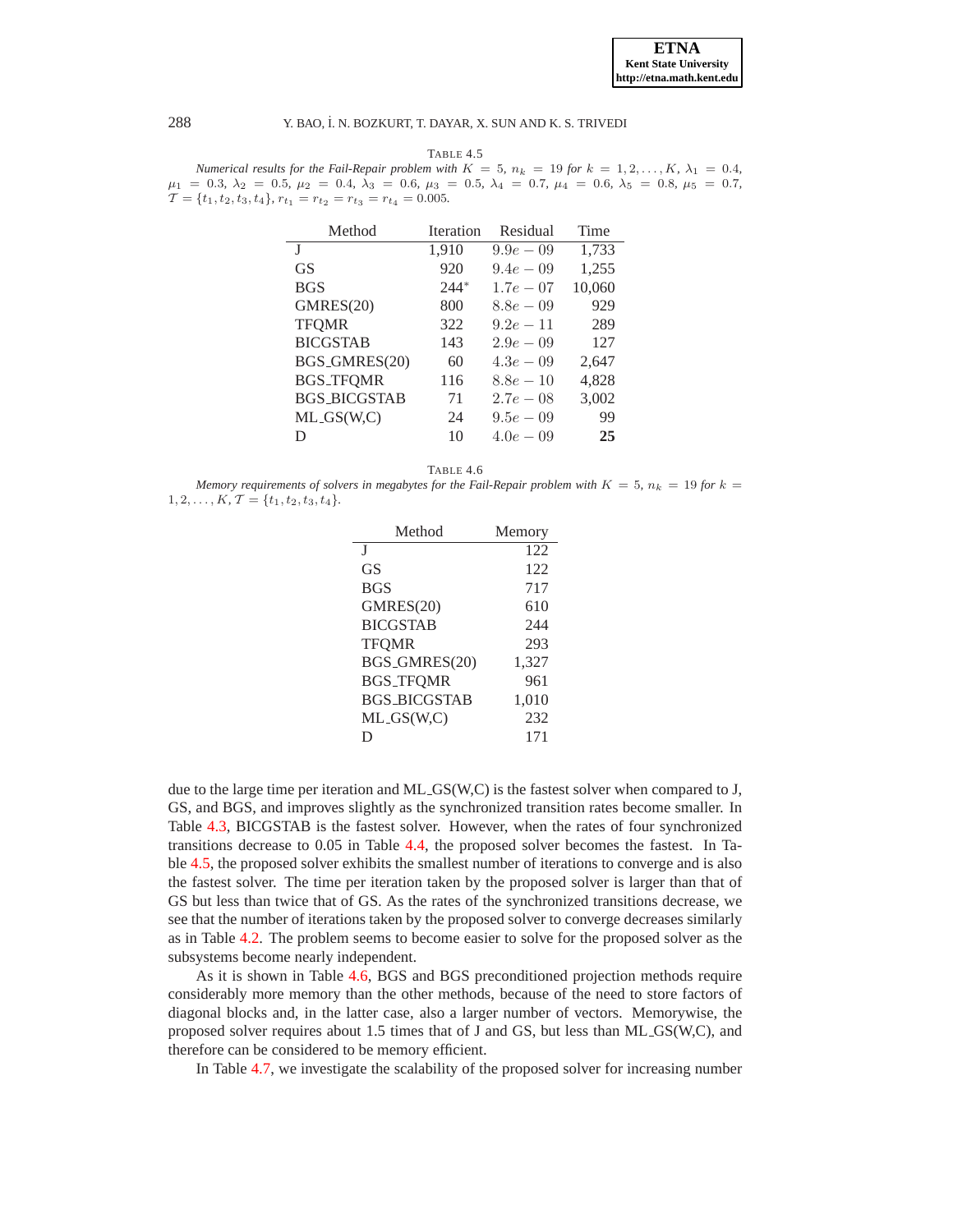TABLE 4.7

<span id="page-18-0"></span>*Performance of the decompositional iterative solver on the Fail-Repair problem for increasing number of subsystems* K with  $n_k = 19$  *for*  $k = 1, 2, ..., K$ ,  $\lambda_1 = 0.4$ ,  $\mu_1 = 0.3$ ,  $\lambda_2 = 0.5$ ,  $\mu_2 = 0.4$ ,  $\lambda_3 = 0.6$ ,  $\mu_3 = 0.5, \lambda_4 = 0.7, \mu_4 = 0.6, \lambda_5 = 0.8, \mu_5 = 0.7, \mathcal{T} = \{t_1, t_2, t_3, t_4\}, r_{t_1} = r_{t_2} = r_{t_3} = r_{t_4} = 0.005.$ 

| K                           | Iteration | Residual     | Time          |
|-----------------------------|-----------|--------------|---------------|
| $\mathcal{D}_{\mathcal{L}}$ | 70        | $9.3e - 0.9$ |               |
| $\mathcal{R}$               | 70        | $7.1e-0.9$   | $\Omega$      |
| 4                           | 30        | $7.4e - 0.9$ | $\mathcal{D}$ |
| 5                           | 10        | $4.0e - 0.9$ | 25            |

### TABLE 4.8

<span id="page-18-1"></span>*Performance of the decompositional iterative solver on the Fail-Repair problem for increasing number of synchronized transitions in* T *with*  $K = 5$ ,  $n_k = 19$ *, for*  $k = 1, 2, ..., K$ ,  $\lambda_1 = 0.4$ ,  $\mu_1 = 0.3$ ,  $\lambda_2 = 0.5$ *,*  $\mu_2 = 0.4, \lambda_3 = 0.6, \mu_3 = 0.5, \lambda_4 = 0.7, \mu_4 = 0.6, \lambda_5 = 0.8, \mu_4 = 0.7, r_{t_1} = r_{t_2} = r_{t_3} = r_{t_4} = 0.005.$ 

| $\mathcal{L}$            | Iteration | Residual     | Time |
|--------------------------|-----------|--------------|------|
| $\{t_1\}$                | 10        | $3.3e - 14$  | 15   |
| $\{t_1, t_2\}$           | 10        | $2.7e-14$    | 18   |
| $\{t_1, t_2, t_3\}$      | 10        | $2.0e-12$    | 21   |
| $\{t_1, t_2, t_3, t_4\}$ | 10        | $4.0e - 0.9$ | 25   |

of subsystems when the four synchronized transition rates are relatively small compared to those in the local transition rate matrices. We see that the number of iterations to converge decreases as subsystems are added to the system at hand. This is due to the decrease in the throughputs of synchronized transitions for a larger number of subsystems (because the steady-state probabilities of global states in which synchronized transitions can be trigged become smaller), leading to more independent subsystems. This is different from the behavior of the multilevel method, which takes more or less the same number of iterations to converge as the number of subsystems increases.

In Table [4.8,](#page-18-1) we investigate the scalability of the proposed solver for increasing number of synchronized transitions when there are 5 subsystems and the rates of synchronized transitions are relatively small compared to those in the local transition rate matrices. As expected, the results indicate that the time the proposed solver takes to converge is affected linearly by an increase in the number of synchronized transitions.

In Table [4.9,](#page-19-0) we investigate the effects of using a larger number of synchronizations and smaller local failure rates, meaning that the redundant components in each subsystem are more reliable and therefore fail less often. The sixteen synchronized transitions are from global state  $(i, i, i, i)$  to  $(i-4, i-4, i-4, i-4)$ , for  $i = 4, 5, ..., 19$ . It seems that the asymmetry created among the nonzeros of the generator matrix due to the one order of magnitude difference between local repair and failure rates does not have a noticeable effect on the proposed solver (other than the fact that convergence takes place in one iteration but cannot be witnessed from the results due to the residual norm test every 10 iterations), but improves the situation with the J, GS, BGS, and ML GS(W,C) solvers, and worsens the performance of others.

**4.3. Some randomly generated problems.** We consider randomly generated test cases, which have sparse transition rate matrices with nonzero elements following either the standard uniform distribution (i.e., nonzero values are chosen uniformly from the interval  $(0,1)$ ) or the folded unit normal distribution (i.e., nonzero values are absolute values of samples chosen normally with mean 0 and standard deviation 1) and user-specified degrees of sparsity.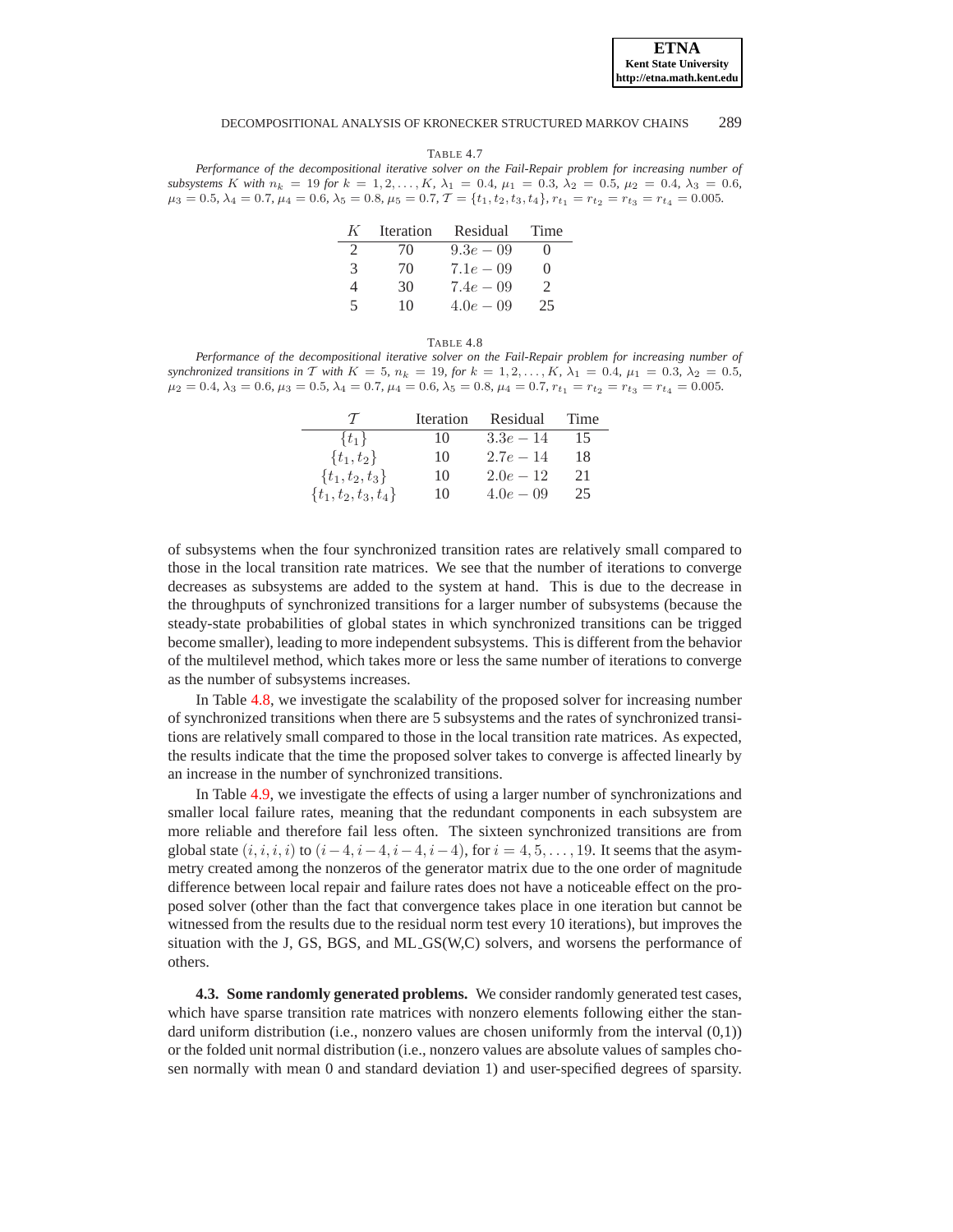<span id="page-19-0"></span>TABLE 4.9 *Numerical results for the Fail-Repair problem with*  $K = 5$ ,  $n_k = 19$  *for*  $k = 1, 2, \ldots, K$ ,  $\lambda_1 = 0.04$ ,  $\mu_1 = 0.3, \lambda_2 = 0.05, \mu_2 = 0.4, \lambda_3 = 0.06, \mu_3 = 0.5, \lambda_4 = 0.07, \mu_4 = 0.6, \lambda_5 = 0.08, \mu_5 = 0.7,$  $\mathcal{T} = \{t_1, t_2, \ldots, t_{16}\}, r_{t_1} = r_{t_2} = \cdots = r_{t_{16}} = 0.005.$ 

| Method              | <b>Iteration</b> | Residual     | Time   |
|---------------------|------------------|--------------|--------|
| T                   | 230              | $7.8e - 0.9$ | 265    |
| GS                  | 160              | $2.1e-0.9$   | 499    |
| <b>BGS</b>          | 100              | $6.0e - 0.9$ | 4,138  |
| GMRES(20)           | $5,000*$         | $1.8e - 0.5$ | 6,951  |
| <b>TFOMR</b>        | $5,000*$         | $1.9e - 0.5$ | 5,706  |
| <b>BICGSTAB</b>     | 241              | $1.7e - 0.9$ | 271    |
| BGS_GMRES(20)       | $240*$           | $6.2e - 0.5$ | 10,560 |
| <b>BGS_TFOMR</b>    | 152              | $1.1e - 0.9$ | 6,391  |
| <b>BGS_BICGSTAB</b> | $240*$           | $9.9e - 06$  | 10,030 |
| $ML_GS(W,C)$        | 12               | $5.9e - 0.9$ | 84     |
| D                   | 10               | $1.2e - 0.9$ | 64     |

To this end, we have written a Matlab script, which generates the APNN toolbox input files randomly for user-specified test cases composed of K components having  $n_1, n_2, \ldots, n_K$ states,  $|\mathcal{T}|$  synchronized transition rates, and sparse transition rate matrices with prescribed degrees of sparsity. We have run many experiments, but here we discuss the results of just a few that are indicative of the performance of the proposed solver. We remark that due to randomness, the sparsity patterns of local and synchronized transition rate matrices in the experiments are arbitrary. In the following,  $E[\cdot]$  is the expectation operator, and  $E[nz(Q_{t_0}^{(k)})]$ and  $E[nz(Q_{t_e}^{(k)})]$  denote the average number of nonzero entries in local and synchronized transition rate matrices, respectively.

In the first set of experiments, we consider a randomly generated problem with six subsystems each having 10 states resulting in a system of 1,000,000 states and four synchronized transitions. The values of the synchronized transition rates  $r_{t_1} = r_{t_2} = r_{t_3} = r_{t_4}$  are chosen from the set  $\{0.1, 0.01, 0.001, 0.0001\}$ ; thus, we experimented with four versions of the problem. The local and synchronized transition rate matrices, respectively, have an average of 43.5 (excluding the diagonal) and 8.3 nonzero elements randomly generated using the standard uniform distribution. Hence, the local transition rate matrices are about 54% full and the synchronized transition rate matrices are about 8% full. In this set of experiments, the diagonal blocks associated with the BGS solver and the BGS preconditioner for projection methods at level 4 (meaning 10,000 diagonal blocks of order 100) are LU factorized using the COLAMD ordering as before. It was not possible to consider the block partitioning at level 3 due to memory limitations. The number of nonzero entries generated during the LU factorization of the 10,000 diagonal blocks of order 100 is 59,650,000.

In Table [4.10,](#page-20-0) we present the results of experiments with synchronized transition rate values of 0.001, and remark that the number of iterations and time to convergence for the other solvers do not change except for TFQMR, which takes 94 iterations and 69 seconds to converge for rate values of 0.1, and BICGSTAB, which takes 54 iterations and 40 seconds to converge for rate values of 0.1 and 0.01, and 59 iterations and 43 seconds to converge for rate values of 0.0001. However, the proposed solver takes 40, 20 iterations and 68, 35 seconds to converge for rate values of 0.1, 0.01, respectively.

In the second set of experiments, we consider the same randomly generated problem as in the first set of experiments, but with nonzero elements in the transition rate matrices following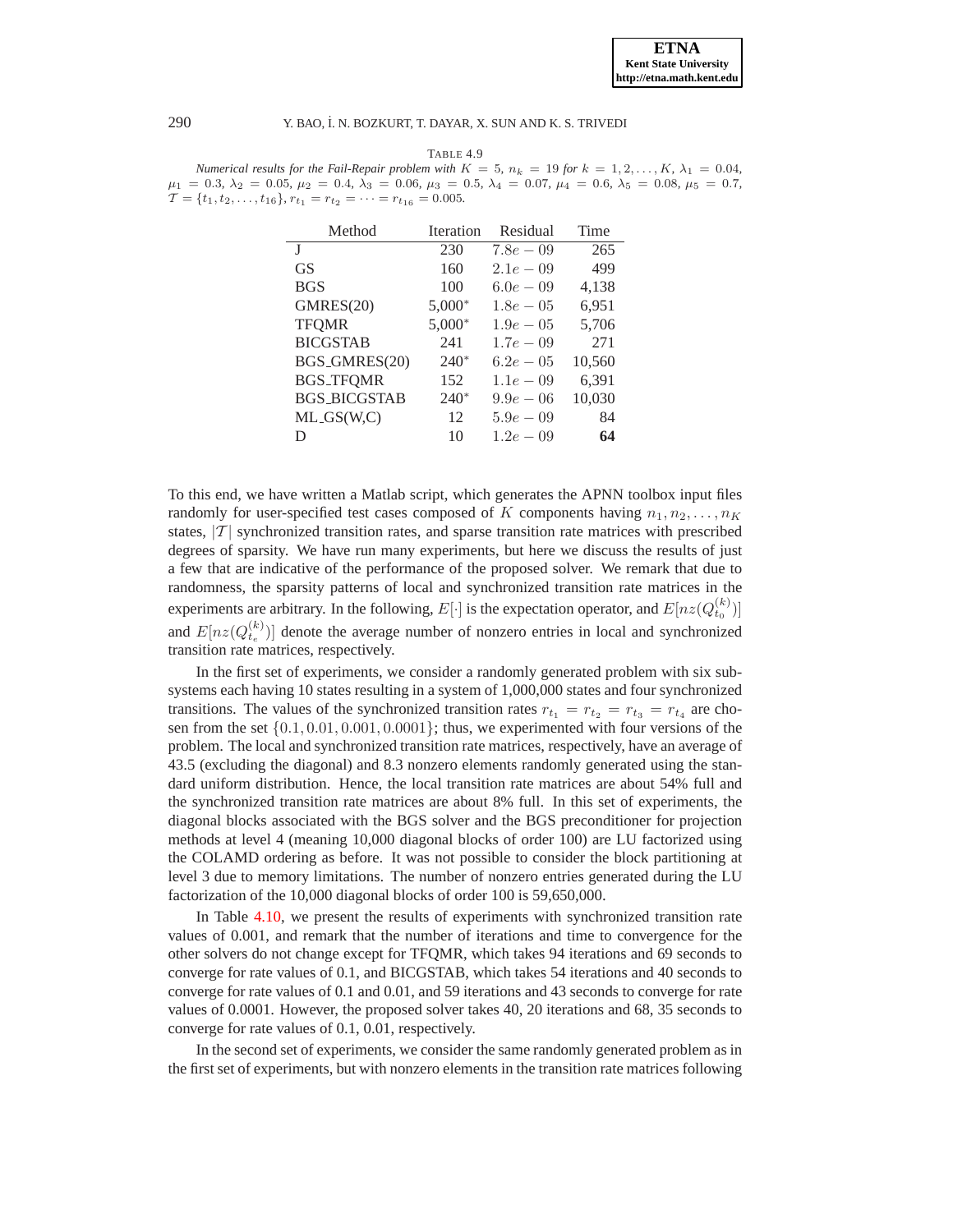

<span id="page-20-0"></span>TABLE 4.10 *Numerical results for*  $K = 6$ ,  $n_k = 10$  *for*  $k = 1, 2, ..., K$ ,  $\mathcal{T} = \{t_1, t_2, t_3, t_4\}$ ,  $r_{t_1} = r_{t_2} = r_{t_3} =$  $r_{t_4} = 0.001$ , standard uniform,  $E[nz(Q_{t_0}^{(k)})] = 53.5$ , and  $E[nz(Q_{t_e}^{(k)})] = 8.3$ .

| Method              | Iteration | Residual     | Time  |
|---------------------|-----------|--------------|-------|
| J                   | 220       | $7.1e-0.9$   | 168   |
| GS <sup>-</sup>     | 110       | $6.8e - 0.9$ | 99    |
| <b>BGS</b>          | 70        | $8.8e - 0.9$ | 4,474 |
| GMRES(20)           | 60        | $5.7e - 0.9$ | 51    |
| <b>TFOMR</b>        | $5,000*$  | $3.0e - 0.8$ | 3,611 |
| <b>BICGSTAB</b>     | 60        | $1.1e - 0.9$ | 44    |
| BGS_GMRES(20)       | 19        | $3.0e - 0.9$ | 1,356 |
| <b>BGS_TFQMR</b>    | 26        | $1.5e - 0.9$ | 1,741 |
| <b>BGS BICGSTAB</b> | 18        | $2.1e-0.8$   | 1,228 |
| $ML_GS(W,C)$        | 12        | $2.3e-0.9$   | 33    |
| D                   | 10        | $1.7e - 0.9$ | 18    |

## TABLE 4.11

<span id="page-20-1"></span>*Numerical results for*  $K = 6$ ,  $n_k = 10$  *for*  $k = 1, 2, ..., K$ ,  $\mathcal{T} = \{t_1, t_2, t_3, t_4\}$ ,  $r_{t_1} = r_{t_2} = r_{t_3} =$  $r_{t_4} = 0.0001$ , folded unit normal,  $E[nz(Q_{t_0}^{(k)})] = 53.8$ , and  $E[nz(Q_{t_j}^{(k)})] = 8.7$ .

| Method              | <b>Iteration</b> | Residual     | Time  |
|---------------------|------------------|--------------|-------|
| T                   | 450              | $8.3e - 0.9$ | 360   |
| <b>GS</b>           | 230              | $6.6e - 0.9$ | 228   |
| <b>BGS</b>          | 160              | $5.5e - 0.9$ | 9,762 |
| GMRES(20)           | 140              | $2.8e - 0.9$ | 122   |
| <b>TFOMR</b>        | $5,000*$         | $5.4e - 0.5$ | 3,774 |
| <b>BICGSTAB</b>     | 75               | $7.8e-0.9$   | 58    |
| BGS_GMRES(20)       | 24               | $5.5e - 0.9$ | 1,664 |
| <b>BGS_TFQMR</b>    | 30               | $6.4e - 0.9$ | 1,848 |
| <b>BGS_BICGSTAB</b> | 25               | $1.2e - 0.9$ | 1,602 |
| $ML_GS(W,C)$        | 12               | $5.3e - 0.9$ | 33    |
| D                   | 10               | $3.3e - 0.9$ | 19    |

the folded unit normal distribution. The local and synchronized transition rate matrices respectively have an average of 43.8 (excluding the diagonal) and 8.7 nonzero elements. Hence, the local transition rate matrices are about 54% full and the synchronized transition rate matrices are about 9% full. The number of nonzeros generated during the LU factorization of the 10,000 diagonal blocks of order 100 with COLAMD ordering is 59,190,000.

In Table [4.11,](#page-20-1) we present the results of experiments with synchronized transition rate values of 0.0001, and remark that the number of iterations and time to convergence for the other solvers either do not change or do change slightly as in the first set of experiments except for TFQMR, which took 116 iterations and 89 seconds to converge for rate values of 0.1. However, the proposed solver takes 60, 40, 20 iterations and 109, 73, 36 seconds to converge for rate values of 0.1, 0.01, 0.001, respectively.

In the first two sets of experiments in which standard uniformly and folded unit normally distributed nonzero elements are used in the transition rate matrices, we see that the proposed solver performs better as the synchronized transition rate values become smaller. Furthermore, in both sets of experiments there is a value of synchronized transition rates for which the proposed solver becomes the fastest solver.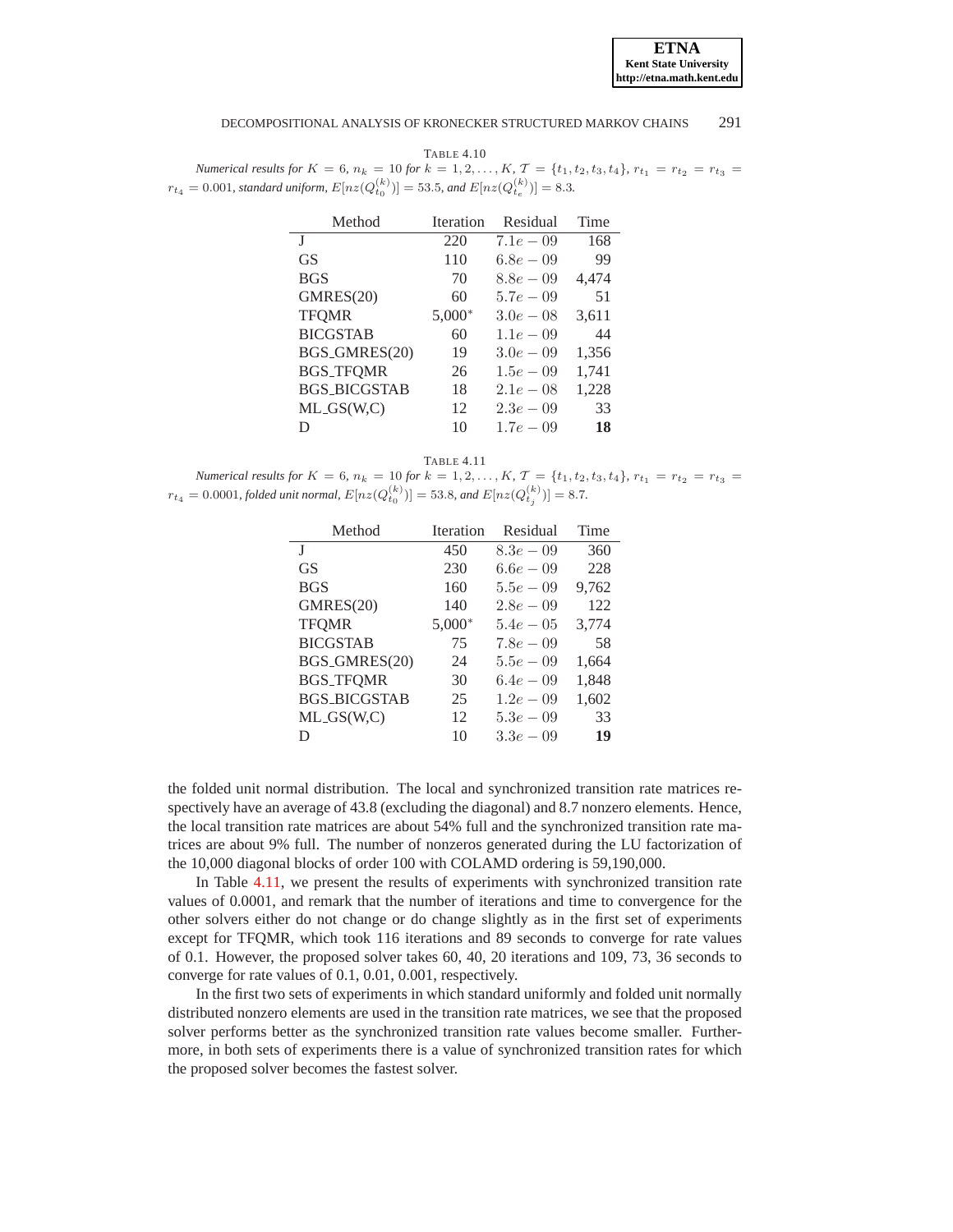<span id="page-21-1"></span>TABLE 4.12 *Numerical results for*  $K = 6$ ,  $n_k = 10$  *for*  $k = 1, 2, ..., K$ ,  $\mathcal{T} = \{t_1, t_2, t_3, t_4\}$ ,  $r_{t_1} = r_{t_2} = r_{t_3} =$  $r_{t_4} = 0.001$ , standard uniform, 3 sets of 30 test matrices each.

| $E[nz(Q_{t_0}^{(k)})]$ | $E[nz(Q_{t_i}^{(k)})]$ |     | $E[Iteration]$ $E[Residual]$ $E[Time]$ |     |
|------------------------|------------------------|-----|----------------------------------------|-----|
| 53.2                   | 4.4                    | 14  | $3.9e - 10$                            | 20  |
| 53.1                   | 8.7                    | 36  | $4.0e - 0.9$                           | 63  |
| 53.1                   | 12.6                   | 103 | $6.8e - 0.9$                           | 285 |

<span id="page-21-2"></span>TABLE 4.13 *Numerical results for*  $K = 6$ *,*  $n_k = 10$  *for*  $k = 1, 2, ..., K$ ,  $\mathcal{T} = \{t_1, t_2, t_3, t_4\}$ ,  $r_{t_1} = r_{t_2} = r_{t_3}$  $r_{t_4} = 0.001$ , folded unit normal, 3 sets of 30 test matrices each.

| $E[nz(Q_{t_0}^{(k)})]$ | $E[nz(Q_{t_i}^{(k)})]$ |     | $E[Iteration]$ $E[Residual]$ $E[Time]$ |     |
|------------------------|------------------------|-----|----------------------------------------|-----|
| 53.1                   | 4.4                    | 57  | $2.6e - 0.9$                           | 79  |
| 53.2                   | 8.6                    | 83  | $5.8e - 0.9$                           | 143 |
| 53.0                   | 12.6                   | 104 | $6.4e - 0.9$                           | 292 |

In the next two sets of experiments, we investigate the effect of changing the sparsity of the synchronized transition rate matrices on the proposed solver for the same problem considered in the first two sets of experiments. To increase our confidence in the results, the experiments are performed on 30 randomly generated matrices for each degree of sparsity, and average results are presented for those 30 matrices. Hence, 180 test matrices are considered in these sets of experiments.

The results in Tables [4.12](#page-21-1) and [4.13](#page-21-2) indicate that indeed the performance of the proposed solver is adversely affected by an increasing average number of nonzeros in the synchronized transition rate matrices. The situation with standard uniformly distributed nonzero elements is better compared to the situation with folded unit normally distributed nonzero elements when the synchronized transition rate matrices are relatively sparser. But, as the sparsity decreases, there seems to be a point beyond which the distribution does not make much difference. Perhaps, this can be explained by an effective weaking of interactions among subsystems, as sparsity of synchronized transition rate matrices increase for a constant synchronized transition rate.

<span id="page-21-0"></span>**5. Conclusion.** A decompositional iterative method for obtaining the steady-state solution of Kronecker structured Markov chains is presented using disaggregation and aggregation operators. Currently, the method is applicable to systems that do not have unreachable states, but have state spaces equal to the cross products of the state spaces of their subsystems. The interactions among subsystems are not assumed to be weak, but the method works particularly well when there are weak interactions among subsystems. Numerical experiments show that as the interactions among subsystems weaken, the subsystems become nearly independent and the method benefits considerably from this near independence. Future work should concentrate on extending the method to Kronecker structured Markov systems with state spaces smaller than the cross products of the state spaces of their subsystems.

**Acknowledgement.** This research is partially supported by TÜBİTAK and the Turkish Academy of Sciences grant TÜBA-GEBIP. We thank the anonymous referees for their constructive remarks and suggesting some of the references.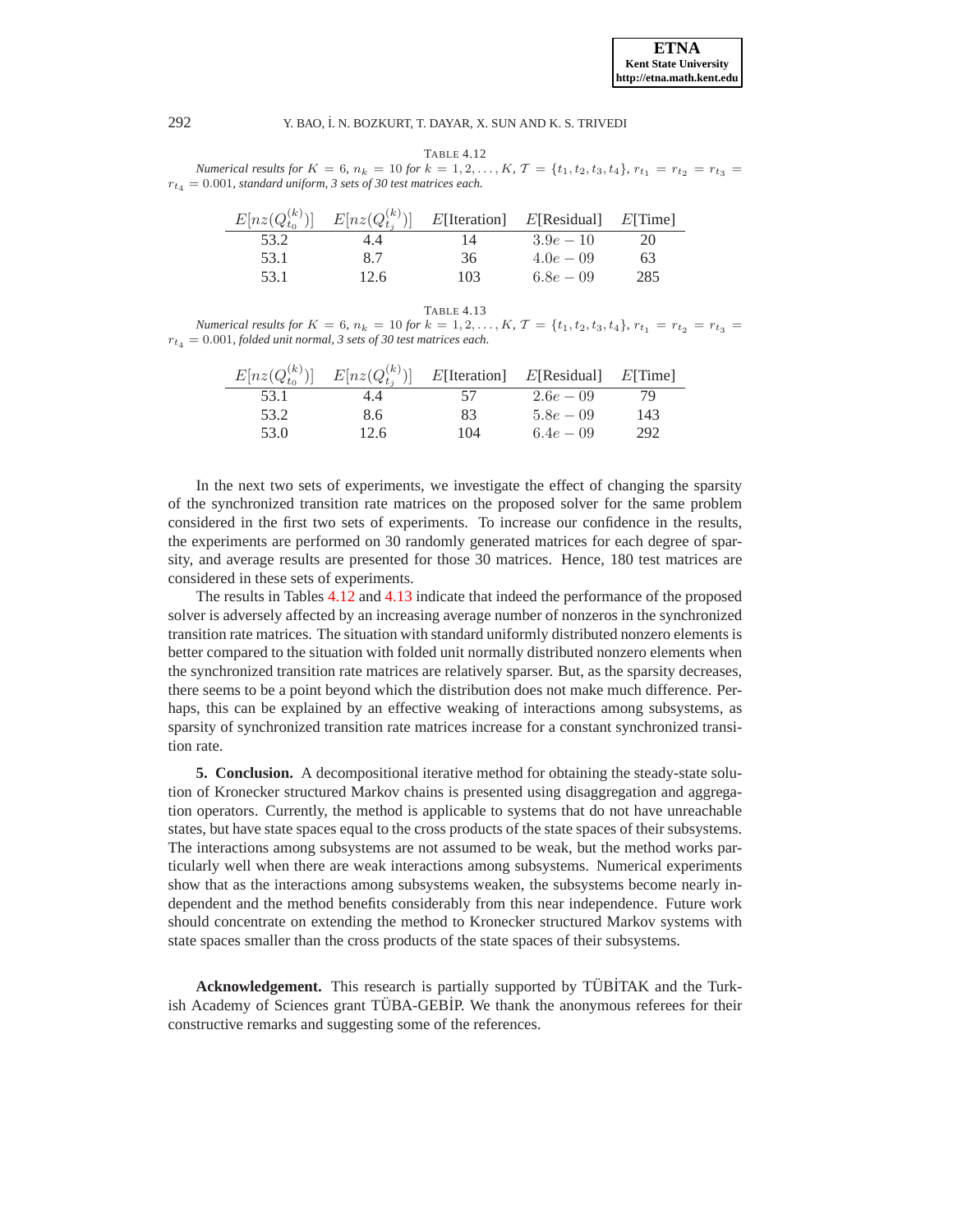#### **REFERENCES**

- <span id="page-22-18"></span>[1] F. BAUSE, P. BUCHHOLZ, AND P. KEMPER, *A toolbox for functional and quantitative analysis of DEDS*, in Quantitative Evaluation of Computing and Communication Systems, Lect. Notes Comput. Sci. 1469, R. Puigjaner, N. N. Savino, and B. Serra, eds., Springer, Heidelberg, 1998, pp. 356–359.
- <span id="page-22-19"></span>[2] A. BERMAN AND R. J. PLEMMONS, *Nonnegative Matrices in the Mathematical Sciences*, SIAM, Philadelphia, 1994.
- <span id="page-22-6"></span>[3] P. BUCHHOLZ, *A class of hierarchical queueing networks and their analysis*, Queueing Syst., 15 (1994), pp. 59–80.
- <span id="page-22-17"></span><span id="page-22-16"></span>[4] P. BUCHHOLZ, *An iterative bounding method for stochastic automata networks*, Performance Evaluation, 49 (2002), pp. 211–226.
- [5] P. BUCHHOLZ, *Adaptive decomposition and approximation for the analysis of stochastic Petri nets*, Performance Evaluation, 56 (2004), pp. 23–52.
- <span id="page-22-26"></span><span id="page-22-9"></span>[6] P. BUCHHOLZ AND T. DAYAR, *Block SOR for Kronecker structured Markovian representations*, Linear Algebra Appl., 386 (2004), pp. 83–109.
- [7] P. BUCHHOLZ AND T. DAYAR, *Comparison of multilevel methods for Kronecker structured Markovian representations*, Computing, 73 (2004), pp. 349–371.
- <span id="page-22-10"></span>[8] P. BUCHHOLZ AND T. DAYAR, *Block SOR preconditioned projection methods for Kronecker structured Markovian representations*, SIAM J. Sci. Comput., 26 (2005), pp. 1289–1313.
- <span id="page-22-11"></span>[9] P. BUCHHOLZ AND T. DAYAR, *On the convergence of a class of multilevel methods for large sparse Markov chains*, SIAM J. Matrix Anal. Appl., 29 (2007), pp. 1025–1049.
- <span id="page-22-7"></span>[10] P. BUCHHOLZ AND P. KEMPER, *On generating a hierarchy for GSPN analysis*, Performance Evaluation, 26 (1998), pp. 5–14.
- <span id="page-22-8"></span>[11] J. CAMPOS, S. DONATELLI, AND M. SILVA, *Structured solution of asynchronously communicating stochastic models*, IEEE Trans. Software Engrg., 25 (1999), pp. 147–165.
- <span id="page-22-20"></span>[12] F. CHATELIN AND W. L. MIRANKER, *Acceleration by aggregation of successive approximations*, Linear Algebra Appl., 43 (1982), pp. 17–47.
- <span id="page-22-14"></span>[13] G. CIARDO AND K. S. TRIVEDI, *A decomposition approach for stochastic reward net models*, Performance Evaluation, 18 (1993), pp. 37–59.
- <span id="page-22-27"></span>[14] T. A. DAVIS, J. R. GILBERT, S. LARIMORE, AND E. NG, *A column approximate minimum degree ordering algorithm*, ACM Trans. Math. Software, 30 (2004), pp. 353–376.
- <span id="page-22-28"></span>[15] T. A. DAVIS, J. R. GILBERT, S. LARIMORE, AND E. NG, *Algorithm 836: COLAMD, a column approximate minimum degree ordering algorithm*, ACM Trans. Math. Software, 30 (2004), pp. 377–380.
- <span id="page-22-12"></span>[16] T. DAYAR, *Analyzing Markov chains based on Kronecker products*, MAM 2006: Markov Anniversary Meeting, A. N. Langville, W. J. Stewart, eds., Boson Books, Raleigh, 2006, pp. 279–300.
- <span id="page-22-4"></span>[17] S. DONATELLI, *Superposed stochastic automata: a class of stochastic Petri nets with parallel solution and distributed state space*, Performance Evaluation, 18 (1993), pp. 21–26.
- <span id="page-22-1"></span>[18] P. FERNANDES, B. PLATEAU, AND W. J. STEWART, *Efficient descriptor-vector multiplications in stochastic automata networks*, J. ACM, 45 (1998), pp. 381–414.
- <span id="page-22-22"></span><span id="page-22-5"></span>[19] P. KEMPER, *Numerical analysis of superposed GSPNs*, IEEE Trans. Software Engrg., 22 (1996), pp. 615–628.
- [20] U. KRIEGER, *Numerical solution of large finite Markov chains by algebraic multigrid techniques*, in Computations with Markov Chains, W. J. Stewart, ed., Kluwer Academic Publishers, Boston, 1995, pp. 403– 424.
- <span id="page-22-21"></span>[21] J. MANDEL AND B. SEKERKA, *A local convergence proof for the iterative aggregation method*, Linear Algebra Appl., 51 (1983), pp. 163–172.
- <span id="page-22-23"></span>[22] I. MAREK AND P. MAYER, *Convergence analysis of an iterative aggregation/disaggregation method for computing stationary probability vectors of stochastic matrices*, Numer. Linear Algebra Appl., 5 (1998), pp. 253–274.
- <span id="page-22-24"></span>[23] I. MAREK AND I. PULTAROVA, *A note on local and global convergence analysis of iterative aggregationdisaggregation methods*, Linear Algebra Appl., 413 (2006), pp. 327–341.
- <span id="page-22-0"></span>[24] B. PLATEAU, *On the stochastic structure of parallelism and synchronization models for distributed algorithms*, in Proceedings of the ACM SIGMETRICS Conference on Measurement and Modelling of Computer Systems, Austin, 1985, pp. 147–154.
- <span id="page-22-3"></span>[25] B. PLATEAU AND J.-M. FOURNEAU, *A methodology for solving Markov models of parallel systems*, J. Parallel Distrib. Comput., 12 (1991), pp. 370–387.
- <span id="page-22-13"></span>[26] J. RUGE AND K. STUBEN, *Algebraic Multigrid*, in Frontiers in Applied Mathematics: Multigrid Methods, S. McCormick, ed., SIAM, Philadelphia, 1987, pp. 473–485.
- <span id="page-22-25"></span><span id="page-22-2"></span>[27] Y. SAAD, *Iterative Methods for Sparse Linear Systems*, 2nd edition, SIAM, Philadelphia, 2003.
- [28] W. J. STEWART, *Introduction to the Numerical Solution of Markov Chains*, Princeton University Press, Princeton, NJ, 1994.
- <span id="page-22-15"></span>[29] L. A. TOMEK AND K. S. TRIVEDI, *Fixed point iteration in availability modelling*, in Proceedings of the 5th International GI/ITG/GMA Conference on Fault-Tolerant Computing Systems, Tests, Diagnosis, Fault